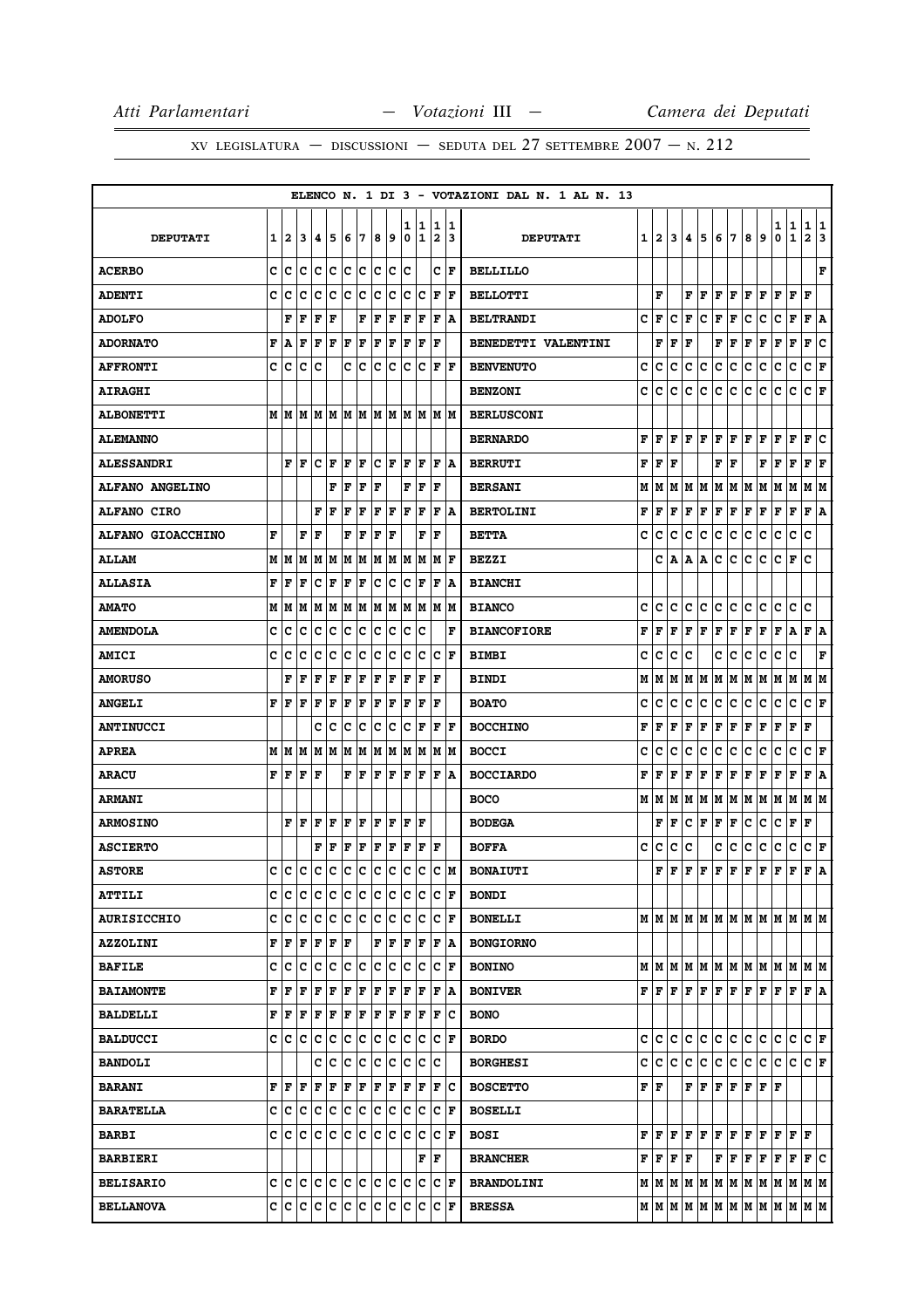XV LEGISLATURA — DISCUSSIONI — SEDUTA DEL 27 SETTEMBRE  $2007 - N. 212$ 

|                     |   |                           |     |     |               |     |    |         |     |     |             |                                          |                      | ELENCO N. 1 DI 3 - VOTAZIONI DAL N. 1 AL N. 13 |     |                |   |    |         |   |                        |     |                                                                                                                                                                                                                               |     |               |                                                                                                                                                                                                                                                                                                                                                                                                                                                                                            |   |
|---------------------|---|---------------------------|-----|-----|---------------|-----|----|---------|-----|-----|-------------|------------------------------------------|----------------------|------------------------------------------------|-----|----------------|---|----|---------|---|------------------------|-----|-------------------------------------------------------------------------------------------------------------------------------------------------------------------------------------------------------------------------------|-----|---------------|--------------------------------------------------------------------------------------------------------------------------------------------------------------------------------------------------------------------------------------------------------------------------------------------------------------------------------------------------------------------------------------------------------------------------------------------------------------------------------------------|---|
|                     |   |                           |     |     |               |     |    |         |     | 1   | 1           | 1                                        | 11                   |                                                |     |                |   |    |         |   |                        |     |                                                                                                                                                                                                                               | 1   | $\frac{1}{1}$ | 1                                                                                                                                                                                                                                                                                                                                                                                                                                                                                          | 1 |
| <b>DEPUTATI</b>     | 1 | 2                         | 3   | 4   | 5             | 16  | 7  | 8       | و ا | 0   | $\mathbf 1$ | $\overline{\mathbf{2}}$                  | 13                   | <b>DEPUTATI</b>                                | 1   | $\overline{2}$ | 3 | 4  | 5       | 6 | 7                      | 8   | 9                                                                                                                                                                                                                             | 0   |               | $\mathbf{2}$                                                                                                                                                                                                                                                                                                                                                                                                                                                                               | 3 |
| <b>BRICOLO</b>      | F | lF                        | F   | c   | ΙF            | F   | F  | с       | c   | c   |             |                                          |                      | <b>CASTIELLO</b>                               |     |                |   |    |         |   |                        |     |                                                                                                                                                                                                                               |     |               |                                                                                                                                                                                                                                                                                                                                                                                                                                                                                            |   |
| <b>BRIGANDI'</b>    |   |                           | F   | c   |               | F   | F  | c       | с   | c   | F           | F                                        | ١A                   | <b>CATANOSO</b>                                | F F |                |   | F  | F       |   | F                      |     | F F                                                                                                                                                                                                                           |     |               | F                                                                                                                                                                                                                                                                                                                                                                                                                                                                                          |   |
| <b>BRIGUGLIO</b>    |   |                           |     |     |               |     |    |         |     |     |             |                                          |                      | <b>CATONE</b>                                  |     |                |   |    |         |   |                        |     |                                                                                                                                                                                                                               |     |               |                                                                                                                                                                                                                                                                                                                                                                                                                                                                                            | М |
| <b>BRUGGER</b>      | M | M                         | М   | M   | M             | M   | M  | M       | M   | M   | M           | M                                        | lм                   | <b>CECCACCI RUBINO</b>                         |     |                |   |    |         |   |                        |     |                                                                                                                                                                                                                               |     |               |                                                                                                                                                                                                                                                                                                                                                                                                                                                                                            | Α |
| <b>BRUNO</b>        | F | F                         | F   | F   | F             | F   | F  | F       |     | F   | F           | F                                        |                      | <b>CECCUZZI</b>                                | c   | c              | c | c  | lc.     | c | lc.                    | lc. | c.                                                                                                                                                                                                                            | lc. | lc.           | C F                                                                                                                                                                                                                                                                                                                                                                                                                                                                                        |   |
| <b>BRUSCO</b>       | F | F                         | F   | F   | F             | F   | F  | F       | F   | ΙF  | F           | F                                        | Ιc                   | <b>CENTO</b>                                   | М   | M              | M |    | M   M   |   |                        |     | M  M  M  M  M  M                                                                                                                                                                                                              |     |               | M M                                                                                                                                                                                                                                                                                                                                                                                                                                                                                        |   |
| <b>BUCCHINO</b>     | c | с                         | c   | c   | c             | c   | c  | c       | с   | c   | Ιc          | c                                        | F                    | <b>CERONI</b>                                  | F   | l F            | F | F  | F       | F | F                      | F   | F                                                                                                                                                                                                                             | lF. | F             | F                                                                                                                                                                                                                                                                                                                                                                                                                                                                                          | c |
| <b>BUEMI</b>        | c | c                         | c   | c   | c             | c   | ∣c | c       | c   | c   | lc.         | l F                                      |                      | <b>CESA</b>                                    |     |                |   |    |         |   |                        |     |                                                                                                                                                                                                                               |     |               |                                                                                                                                                                                                                                                                                                                                                                                                                                                                                            | Α |
| <b>BUFFO</b>        | c | c                         | c   | c   | c             | c   | c  | с       | с   | c   | c           | c                                        | F                    | <b>CESARIO</b>                                 |     |                |   |    |         |   |                        |     |                                                                                                                                                                                                                               |     |               |                                                                                                                                                                                                                                                                                                                                                                                                                                                                                            |   |
| <b>BUGLIO</b>       | c | с                         | c   | F   | c             | c   | F  | c       |     | c   | c           | ΙF                                       |                      | <b>CESARO</b>                                  | Α   | F              |   |    | F       |   | ${\bf F} \mid {\bf F}$ |     |                                                                                                                                                                                                                               | F   | F             |                                                                                                                                                                                                                                                                                                                                                                                                                                                                                            | C |
| <b>BUONFIGLIO</b>   |   |                           |     | F   | F             | l F | F  | l F     |     |     |             |                                          |                      | <b>CESINI</b>                                  | c   | с              | c | c  | c       | c | c                      | c   | c                                                                                                                                                                                                                             | c   | c             | c                                                                                                                                                                                                                                                                                                                                                                                                                                                                                          | F |
| <b>BUONTEMPO</b>    | F | F                         | F   | F   | F             |     | F  | l F     | F   | F   | F           | l F                                      | lМ                   | <b>CHIANALE</b>                                | c   | c              | c | с  | c       | с | lc.                    | с   | c                                                                                                                                                                                                                             | с   | $\mathbf c$   | $ {\bf C}  {\bf F} $                                                                                                                                                                                                                                                                                                                                                                                                                                                                       |   |
| <b>BURCHIELLARO</b> | c | c                         | c   | c   | c             | c   | c  | с       | с   | c   | Ιc          | c                                        | F                    | <b>CHIAROMONTE</b>                             |     |                |   |    |         |   |                        |     |                                                                                                                                                                                                                               |     |               |                                                                                                                                                                                                                                                                                                                                                                                                                                                                                            | F |
| <b>BURGIO</b>       | c | c                         | c   | c   | c             | c   | c  | c       | c   |     |             | c                                        | F                    | <b>CHICCHI</b>                                 | c   | с              | c | с  | с       | c | с                      | с   | с                                                                                                                                                                                                                             | с   | c             | c                                                                                                                                                                                                                                                                                                                                                                                                                                                                                          | F |
| <b>BURTONE</b>      | c | c                         | c   | c   | c             | c   | c  | c       | c   | c   | c           | c                                        | F                    | CHITI                                          | М   | M              | M | M  | M       |   |                        |     | M  M  M  M  M  M                                                                                                                                                                                                              |     |               | M  M                                                                                                                                                                                                                                                                                                                                                                                                                                                                                       |   |
| <b>CACCIARI</b>     | c | c                         | c   | c   | c             | c   | c  | c       | c   | c   | c           | c                                        | l F                  | <b>CIALENTE</b>                                | c   | с              | c | c  | c       | c | c                      | с   | с                                                                                                                                                                                                                             | с   | c             | c                                                                                                                                                                                                                                                                                                                                                                                                                                                                                          | F |
| <b>CALDAROLA</b>    |   |                           |     |     |               |     |    |         |     |     |             |                                          |                      | <b>CICCHITTO</b>                               |     |                |   |    |         |   |                        |     |                                                                                                                                                                                                                               |     |               |                                                                                                                                                                                                                                                                                                                                                                                                                                                                                            |   |
| <b>CALGARO</b>      | c | c                         | C   | c   | c             | c   | c  | c       | c   | c   | c           | c                                        | F                    | CICCIOLI                                       | F   | l F            | F | F  | F       | F | F                      | F   | F                                                                                                                                                                                                                             | F   | F             | F                                                                                                                                                                                                                                                                                                                                                                                                                                                                                          |   |
| CALIGIURI           | F | F                         | F   | F   |               | F   | ΙF | ΙF      | F   | F   | F           | F                                        | ١A                   | CICU                                           |     | F              | F | F  | F       | F | F                      | F   | F                                                                                                                                                                                                                             | F   | F             | ${\bf F} \mid {\bf F}$                                                                                                                                                                                                                                                                                                                                                                                                                                                                     |   |
| <b>CAMPA</b>        | F | F                         | F   | F   | F             | F   | F  | F       | F   | F   | F           | $\mathbf F$                              | Ιc                   | <b>CIOCCHETTI</b>                              | F   | F              | F | F  | F       |   | F                      | F   | F                                                                                                                                                                                                                             | F F |               | F                                                                                                                                                                                                                                                                                                                                                                                                                                                                                          |   |
| <b>CANCRINI</b>     |   |                           |     |     |               |     |    |         |     |     | c           | c                                        | F                    | <b>CIOFFI</b>                                  |     |                |   |    |         |   |                        |     |                                                                                                                                                                                                                               |     |               |                                                                                                                                                                                                                                                                                                                                                                                                                                                                                            | F |
| <b>CANNAVO'</b>     | c | c                         | c   | lc. | c             | c   | c  | c       | c   | lc. | Iс          | c                                        | F                    | CIRIELLI                                       |     |                |   |    |         |   |                        |     |                                                                                                                                                                                                                               |     |               |                                                                                                                                                                                                                                                                                                                                                                                                                                                                                            |   |
| <b>CAPARINI</b>     | F | F                         | F   | F   | F             | F   | F  | с       | с   |     | F           | F                                        | ١A                   | CIRINO POMICINO                                | F   | F              | F |    |         |   |                        | F   | F                                                                                                                                                                                                                             | F   | F             | F                                                                                                                                                                                                                                                                                                                                                                                                                                                                                          | c |
| <b>CAPEZZONE</b>    |   |                           |     |     |               |     |    |         |     |     |             |                                          |                      | CODURELLI                                      | c   | с              | c | c  | c       | c | c                      | c   | c                                                                                                                                                                                                                             | c   | с             | C F                                                                                                                                                                                                                                                                                                                                                                                                                                                                                        |   |
| CAPITANIO SANTOLINI |   |                           |     |     |               |     |    |         | F   | ΙF  | F           | F                                        | F                    | COGODI                                         | c   | c              | c | c  | c       | c |                        | c   | c                                                                                                                                                                                                                             | c   | c             | c                                                                                                                                                                                                                                                                                                                                                                                                                                                                                          | F |
| <b>CAPODICASA</b>   |   | M M                       | lм  |     | M  M  M  M  M |     |    |         | M   | M   | M           | M                                        | lМ                   | <b>COLASIO</b>                                 |     |                |   |    |         |   |                        |     |                                                                                                                                                                                                                               | c   | c             | C F                                                                                                                                                                                                                                                                                                                                                                                                                                                                                        |   |
| <b>CAPOTOSTI</b>    |   |                           |     |     |               |     |    |         |     |     |             |                                          |                      | <b>COLUCCI</b>                                 |     |                |   |    |         |   |                        |     |                                                                                                                                                                                                                               |     |               |                                                                                                                                                                                                                                                                                                                                                                                                                                                                                            |   |
| <b>CARBONELLA</b>   | c | c c                       |     | c c |               | c c |    | c c     |     | c c |             |                                          | $ {\bf C}  {\bf F} $ | <b>COMPAGNON</b>                               |     |                |   |    |         |   |                        |     |                                                                                                                                                                                                                               |     |               | ${\bf F}\, \, {\bf F}\, \, {\bf F}\, \, {\bf F}\, \, {\bf F}\, \, {\bf F}\, \, {\bf F}\, \, {\bf F}\, \, {\bf F}\, \, {\bf F}\, \, {\bf F}\, \, {\bf F}\, \, {\bf F}\, \,$                                                                                                                                                                                                                                                                                                                 |   |
| <b>CARDANO</b>      |   |                           |     |     |               |     |    |         |     |     |             | c  c  c  c  c  c  c  c  c  c  c  c  c  F |                      | <b>CONSOLO</b>                                 |     |                |   |    |         |   |                        |     | ${\bf F}\, \, {\bf F}\, \, {\bf F}\, \, {\bf F}\, \, {\bf F}\, \, {\bf F}\, \, {\bf F}\, \, {\bf F}\, \, {\bf F}\, \, {\bf F}\, \, {\bf F}\, \, {\bf F}\, \,$                                                                 |     |               |                                                                                                                                                                                                                                                                                                                                                                                                                                                                                            |   |
| <b>CARDINALE</b>    |   |                           |     |     |               |     |    |         |     |     |             |                                          |                      | CONTE GIANFRANCO                               |     | FF             | F |    | F F F F |   |                        |     |                                                                                                                                                                                                                               |     |               | F F F A                                                                                                                                                                                                                                                                                                                                                                                                                                                                                    |   |
| <b>CARFAGNA</b>     |   |                           | FF  | F F |               | F F |    | c c     |     |     |             | F F F                                    |                      | <b>CONTE GIORGIO</b>                           |     |                |   |    |         |   |                        |     | ${\bf F}\, \,{\bf F}\, \,{\bf F}\, \,{\bf F}\, \,{\bf F}\, \,{\bf F}\, \,{\bf F}\, \,{\bf F}\, \,{\bf F}\, \,{\bf F}\, \,{\bf F}\, \,{\bf F}\, \,{\bf F}\,$                                                                   |     |               |                                                                                                                                                                                                                                                                                                                                                                                                                                                                                            |   |
| <b>CARLUCCI</b>     |   | F                         | F   | F   | F             | F   | F  | F       | F   | lF. | ١F          | F                                        |                      | <b>CONTENTO</b>                                |     |                |   |    |         |   |                        |     |                                                                                                                                                                                                                               |     |               | $\mathbf{F} \left  \mathbf{F} \right. \left  \mathbf{F} \right. \left  \mathbf{F} \right. \left  \mathbf{F} \right. \left  \mathbf{F} \right. \left  \mathbf{F} \right. \left  \mathbf{F} \right. \left  \mathbf{F} \right. \left  \mathbf{F} \right. \left  \mathbf{F} \right. \left  \mathbf{F} \right. \left  \mathbf{F} \right. \left  \mathbf{F} \right. \left  \mathbf{F} \right. \left  \mathbf{F} \right. \left  \mathbf{F} \right. \left  \mathbf{F} \right. \left  \mathbf{F} \$ |   |
| <b>CARRA</b>        | C | с                         | Ιc  | c c |               | c c |    | c       | Iс  | c   | Ιc          |                                          | C F                  | CONTI GIULIO                                   |     |                | F |    |         | F |                        | F   |                                                                                                                                                                                                                               |     | F             |                                                                                                                                                                                                                                                                                                                                                                                                                                                                                            |   |
| <b>CARTA</b>        | c | c                         | c   | c c |               |     | c  | c       | F   |     | c c         | C F                                      |                      | CONTI RICCARDO                                 |     |                |   |    |         |   |                        |     |                                                                                                                                                                                                                               |     |               |                                                                                                                                                                                                                                                                                                                                                                                                                                                                                            |   |
| <b>CARUSO</b>       | C | c                         | lc. | lc. | c             | Iс  |    | c       | ∣c  | lc. | Ιc          | lc.                                      | F                    | <b>CORDONI</b>                                 |     |                |   |    |         |   |                        |     |                                                                                                                                                                                                                               |     |               | $M$   $M$   $M$   $M$   $M$   $M$   $M$   $M$   $M$   $M$   $M$   $M$                                                                                                                                                                                                                                                                                                                                                                                                                      |   |
| <b>CASERO</b>       |   | ${\bf F}$ $\bf F$ $\bf F$ |     | F F |               | F F |    | F F F F |     |     |             | F                                        | ΙC                   | COSENTINO LIONELLO                             |     |                |   |    |         |   |                        |     | C C C C C C C C C C C C                                                                                                                                                                                                       |     |               | $ {\bf C}  {\bf F} $                                                                                                                                                                                                                                                                                                                                                                                                                                                                       |   |
| <b>CASINI</b>       |   |                           |     |     |               |     |    |         |     |     | c           | F A                                      |                      | COSENTINO NICOLA                               |     |                |   | FF |         | F |                        |     | F                                                                                                                                                                                                                             |     |               | F                                                                                                                                                                                                                                                                                                                                                                                                                                                                                          |   |
| <b>CASSOLA</b>      | c | c c                       |     | c c |               | c c |    | c c     |     | c   | Iс          | Iс                                       |                      | <b>COSENZA</b>                                 |     |                |   |    |         |   |                        |     | $\mathbf{F} \,   \, \mathbf{F} \,   \, \mathbf{F} \,   \, \mathbf{F} \,   \, \mathbf{F} \,   \, \mathbf{F} \,   \, \mathbf{F} \,   \, \mathbf{F} \,   \, \mathbf{F} \,   \, \mathbf{F} \,   \, \mathbf{F} \,   \, \mathbf{F}$ |     |               |                                                                                                                                                                                                                                                                                                                                                                                                                                                                                            |   |
| <b>CASTAGNETTI</b>  |   |                           |     |     |               |     |    |         |     |     |             | м м м м м м м м м м м м                  |                      | <b>COSSIGA</b>                                 |     |                |   |    |         |   |                        |     |                                                                                                                                                                                                                               |     |               | $\mathbf{F} \left  \mathbf{F} \right. \left  \mathbf{F} \right. \left  \mathbf{F} \right. \left  \mathbf{F} \right. \left  \mathbf{F} \right. \left  \mathbf{F} \right. \left  \mathbf{F} \right. \left  \mathbf{F} \right. \left  \mathbf{F} \right. \left  \mathbf{F} \right. \left  \mathbf{F} \right. \left  \mathbf{F} \right. \left  \mathbf{F} \right. \left  \mathbf{F} \right. \left  \mathbf{F} \right. \left  \mathbf{F} \right. \left  \mathbf{F} \right. \left  \mathbf{F} \$ |   |
| <b>CASTELLANI</b>   |   |                           |     |     |               |     |    |         |     |     |             |                                          |                      | <b>COSTA</b>                                   |     |                |   |    |         |   |                        |     | ${\bf F} \,   \, {\bf F} \,   \, {\bf F} \,   \, {\bf F} \,   \, {\bf F} \,   \, {\bf F} \,   \, {\bf F} \,   \, {\bf F} \,   \, {\bf F} \,   \, {\bf F} \,   \, {\bf F} \,   \, {\bf F} \,$                                  |     |               |                                                                                                                                                                                                                                                                                                                                                                                                                                                                                            |   |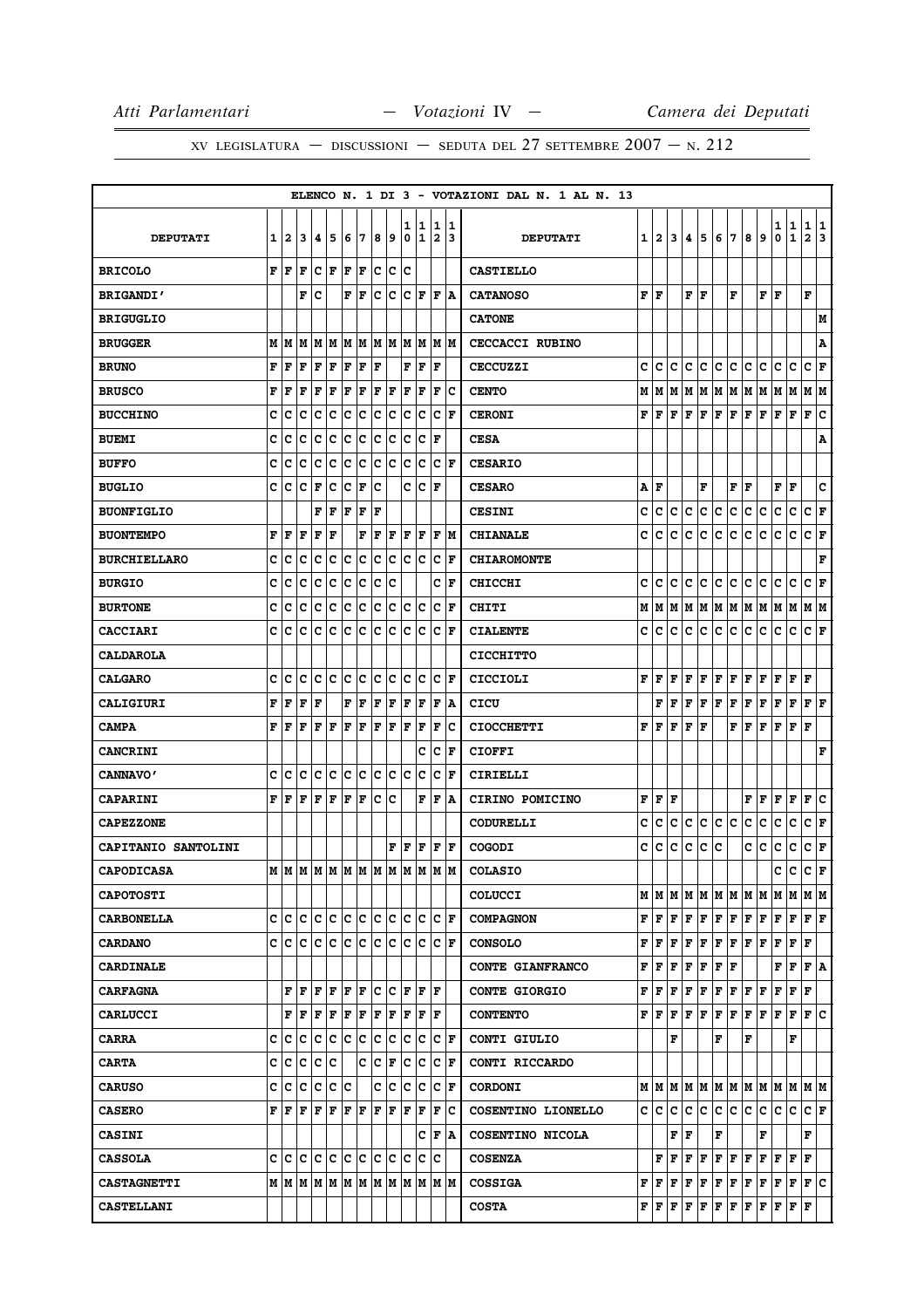|                          |   |                   |     |               |     |     |     |    |                                                                                                                         |        |        |                     |                      | ELENCO N. 1 DI 3 - VOTAZIONI DAL N. 1 AL N. 13 |   |                                           |   |     |                                                                                             |                           |       |     |                                                                                                                                                                                                                                                                                                                                                                                    |                      |               |                        |        |
|--------------------------|---|-------------------|-----|---------------|-----|-----|-----|----|-------------------------------------------------------------------------------------------------------------------------|--------|--------|---------------------|----------------------|------------------------------------------------|---|-------------------------------------------|---|-----|---------------------------------------------------------------------------------------------|---------------------------|-------|-----|------------------------------------------------------------------------------------------------------------------------------------------------------------------------------------------------------------------------------------------------------------------------------------------------------------------------------------------------------------------------------------|----------------------|---------------|------------------------|--------|
| <b>DEPUTATI</b>          |   | 12                | 3   | 14.           | 5   | 6   | 7   | 8  | و                                                                                                                       | ı<br>0 | 1<br>1 | 1<br>$\overline{2}$ | 11<br>13             | <b>DEPUTATI</b>                                | 1 | $\mathbf{2}$                              | 3 | 4   | 5                                                                                           | 6                         | 7     | 8   | 9                                                                                                                                                                                                                                                                                                                                                                                  | 1<br>0               | $\frac{1}{1}$ | 1<br>$\mathbf{2}$      | 1<br>3 |
| <b>COSTANTINI</b>        | с | c                 | Ιc  | Ιc            | Ιc  | c   | Iс  |    | c c                                                                                                                     |        | c c    |                     | $ {\bf C}  {\bf F} $ | DI CAGNO ABBRESCIA                             | F | F                                         | F | F   | F                                                                                           | F                         | F     | F   | F                                                                                                                                                                                                                                                                                                                                                                                  | F                    | F             | F                      |        |
| <b>COTA</b>              | F | l F               | l F |               | F   | F   | F   | Iс | Iс                                                                                                                      | Ιc     | F      | F                   | ۱A                   | <b>DI CENTA</b>                                | F | F                                         | F | F   | F                                                                                           | F                         | F     | F   | F                                                                                                                                                                                                                                                                                                                                                                                  | F                    | F             | F                      |        |
| <b>CRAPOLICCHIO</b>      | c | Ιc                | IC. | ΙC            | ١c  | lc. | Ιc  |    | c c                                                                                                                     |        | c      | IС                  | ΙF                   | <b>DI GIOIA</b>                                | с | c                                         | с | c   |                                                                                             |                           | с     | c   | с                                                                                                                                                                                                                                                                                                                                                                                  | c                    | F             | ${\bf F} \mid {\bf F}$ |        |
| <b>CRAXI</b>             |   |                   |     |               |     |     |     |    |                                                                                                                         |        | F      | l F                 |                      | DI GIROLAMO                                    | c | c                                         | с | c   | c                                                                                           | c                         | c     | c   | с                                                                                                                                                                                                                                                                                                                                                                                  | c                    | c             | C F                    |        |
| <b>CREMA</b>             |   | c Ic              | lc  | c c           |     | F   | F   |    | c c                                                                                                                     | lc.    | F      | F                   | ١F                   | <b>DILIBERTO</b>                               |   |                                           |   |     |                                                                                             |                           |       |     |                                                                                                                                                                                                                                                                                                                                                                                    |                      |               |                        |        |
| <b>CRIMI</b>             | F |                   | F   | l F           | F   | F   | F   |    | $ {\bf F}  {\bf F} $                                                                                                    |        | F F    | F                   | ١A                   | <b>DIOGUARDI</b>                               |   |                                           |   |     |                                                                                             |                           |       |     |                                                                                                                                                                                                                                                                                                                                                                                    |                      |               |                        |        |
| <b>CRISAFULLI</b>        |   |                   |     |               |     |     |     |    |                                                                                                                         |        |        |                     |                      | <b>DIONISI</b>                                 | F | F                                         | F | F   | F                                                                                           |                           | FF    |     | F                                                                                                                                                                                                                                                                                                                                                                                  | F                    | F             | F                      | ١A     |
| <b>CRISCI</b>            | с | Iс                | Ιc  |               | c c |     |     |    | c c c c                                                                                                                 |        | c c    | IC.                 | ١F                   | DI PIETRO                                      |   |                                           |   |     |                                                                                             |                           |       |     |                                                                                                                                                                                                                                                                                                                                                                                    |                      |               |                        |        |
| <b>CROSETTO</b>          | F | ١F                | F   | F             | F   |     |     |    | F                                                                                                                       |        | F      | F                   | ΙC                   | D'IPPOLITO VITALE                              |   |                                           |   |     |                                                                                             |                           |       |     |                                                                                                                                                                                                                                                                                                                                                                                    |                      |               |                        |        |
| <b>CUPERLO</b>           | c | Iс                | Iс  | Ιc            | c   | c c |     | c  | c                                                                                                                       | Ιc     | Ιc     | Iс                  | ١F                   | DI SALVO                                       |   | MM                                        | M | м   | M                                                                                           |                           |       |     | M  M  M  M  M  M                                                                                                                                                                                                                                                                                                                                                                   |                      |               | M M                    |        |
| D'AGRO'                  |   |                   |     |               |     |     |     |    |                                                                                                                         |        |        |                     |                      | DI VIRGILIO                                    | F |                                           | F | F   | F                                                                                           | FF                        |       | F F |                                                                                                                                                                                                                                                                                                                                                                                    | $ {\bf F}  {\bf F} $ |               | F A                    |        |
| <b>D'ALEMA</b>           |   | MM                | M   |               |     |     |     |    | M  M  M  M  M  M  M  M  M  M                                                                                            |        |        |                     |                      | <b>DONADI</b>                                  | c | с                                         | с | с   | с                                                                                           |                           | c     | c   | c                                                                                                                                                                                                                                                                                                                                                                                  | c                    | c             | C F                    |        |
| <b>D'ALIA</b>            | F | F                 | F   | F             | F   | F   | ΙF  |    | $ {\bf F}  {\bf F} $                                                                                                    | F      |        | F  F                |                      | <b>DOZZO</b>                                   | F | F                                         | F | c   | F                                                                                           | FF                        |       | c   | c                                                                                                                                                                                                                                                                                                                                                                                  |                      | $C$ $ F $ $F$ |                        |        |
| <b>D'AMBROSIO</b>        | c | Ιc                | с   | Iс            | Iс  | Ιc  | Iс  | Iс | Iс                                                                                                                      | Iс     | Ιc     | Iс                  | lF                   | <b>DRAGO</b>                                   |   |                                           |   |     |                                                                                             |                           |       |     |                                                                                                                                                                                                                                                                                                                                                                                    |                      |               |                        |        |
| <b>DAMIANO</b>           |   | M   M             |     | M  M  M  M  M |     |     |     |    | M  M  M  M  M  M                                                                                                        |        |        |                     |                      | DUILIO                                         |   |                                           |   |     |                                                                                             |                           |       |     |                                                                                                                                                                                                                                                                                                                                                                                    |                      |               |                        |        |
| <b>D'ANTONA</b>          | c | ıс                | c   | c             | c   | Ιc  | Iс  | Iс | IС                                                                                                                      | Iс     | Ιc     | IС                  | F                    | <b>D'ULIZIA</b>                                |   |                                           |   |     |                                                                                             |                           |       |     | с                                                                                                                                                                                                                                                                                                                                                                                  | с                    | с             | c                      |        |
| <b>D'ANTONI</b>          |   | M   M   M   M   M |     |               |     |     | M M |    | MM                                                                                                                      |        | M M    |                     | M  M                 | <b>DURANTI</b>                                 | c | с                                         | с | с   | с                                                                                           | с                         | с     | с   | с                                                                                                                                                                                                                                                                                                                                                                                  | с                    | c             | C F                    |        |
| <b>DATO</b>              |   |                   |     | c             | Ιc  | c   | c   | c  | c                                                                                                                       | c      | F      | F                   | F                    | <b>DUSSIN</b>                                  | F | F                                         | F | с   | F                                                                                           | ${\bf F} \,   \, {\bf F}$ |       | с   |                                                                                                                                                                                                                                                                                                                                                                                    |                      | F             | F                      | A      |
| <b>DE ANGELIS</b>        | c | ١c                | c   | c             | c   | c   | c   | c  | Iс                                                                                                                      | c      | Ιc     | Iс                  | lF                   | <b>EVANGELISTI</b>                             | c | c                                         | c | с   | c                                                                                           |                           | c     | с   | с                                                                                                                                                                                                                                                                                                                                                                                  | с                    | c             | c                      | ١A     |
| <b>DE BIASI</b>          | с | Ιc                | Ιc  | Iс            | Iс  | c   | c   | Iс | Iс                                                                                                                      | Iс     | Iс     | c                   | ١F                   | <b>FABBRI</b>                                  |   | F                                         | F | F   | F                                                                                           | F                         | F     | F   | Г                                                                                                                                                                                                                                                                                                                                                                                  | г                    | F             | F A                    |        |
| <b>DE BRASI</b>          | C | с                 | c   | c             | c   | Ιc  | c   | Iс | Iс                                                                                                                      | c      | Ιc     | c                   | lF                   | <b>FABRIS</b>                                  | c | c                                         | c | c   | с                                                                                           | c                         | c     | с   | c                                                                                                                                                                                                                                                                                                                                                                                  | с                    | с             | F                      | F      |
| <b>DE CASTRO</b>         |   | M   M             |     | M  M  M  M  M |     |     |     |    | M  M  M  M  M  M                                                                                                        |        |        |                     |                      | <b>FADDA</b>                                   | с | с                                         | с | с   | с                                                                                           | с                         | c     | с   | с                                                                                                                                                                                                                                                                                                                                                                                  | с                    | с             | C F                    |        |
| <b>DE CORATO</b>         | F | ١F                | l F | l F           | F   | F   | F   | F  | F                                                                                                                       | F      | F      | ΙF                  |                      | <b>FALLICA</b>                                 | М | М                                         | М | М   | Μ                                                                                           | Μ                         | M     | М   | M                                                                                                                                                                                                                                                                                                                                                                                  | M                    | М             | M   M                  |        |
| DE CRISTOFARO            | c | c                 | c   | Iс            | Iс  | c   | c   | Iс | Iс                                                                                                                      | c      | Iс     | IС                  | ١F                   | <b>FALOMI</b>                                  | С | с                                         | с | с   | c                                                                                           | с                         | c     | с   | c                                                                                                                                                                                                                                                                                                                                                                                  | c                    | c             | C F                    |        |
| <b>DEIANA</b>            |   |                   |     |               |     | c   | c   | c  | c                                                                                                                       | c      | c      | c                   | lF                   | <b>FARINA DANIELE</b>                          | c | c                                         | c | с   | c                                                                                           | с                         | c     | c   | c                                                                                                                                                                                                                                                                                                                                                                                  | c                    | c             | c                      | A      |
| DE LAURENTIIS            | F | F                 | F   | F             | F   | F   | F   | F  | F                                                                                                                       | F      | F      | l F                 |                      | <b>FARINA GIANNI</b>                           | c | c                                         | c | с   | c                                                                                           | c                         | c     | c   | c                                                                                                                                                                                                                                                                                                                                                                                  | c                    | с             | C F                    |        |
| <b>DELBONO</b>           |   |                   |     |               |     |     |     |    | C  C  C  C  C  C  C  C  C  C  C  C  F                                                                                   |        |        |                     |                      | <b>FARINONE</b>                                |   | c c                                       | c |     |                                                                                             |                           |       |     | C C C C C C C C F                                                                                                                                                                                                                                                                                                                                                                  |                      |               |                        |        |
| DEL BUE                  |   | FF                | lF. | F F           |     | F F |     |    | F F                                                                                                                     |        | F F    |                     | F C                  | <b>FASCIANI</b>                                |   | C C                                       | c | c   | $ {\bf c} $                                                                                 |                           | c c c |     |                                                                                                                                                                                                                                                                                                                                                                                    | c                    | c             | C F                    |        |
| <b>DELFINO</b>           |   |                   |     |               |     |     |     |    | $M$   $M$   $M$   $M$   $M$   $M$   $M$   $M$   $M$   $M$   $M$   $M$                                                   |        |        |                     |                      | <b>FASOLINO</b>                                |   |                                           |   |     |                                                                                             |                           |       |     | ${\bf F}\, {\bf F}\, {\bf F}\, {\bf F}\, {\bf F}\, {\bf F}\, {\bf F}\, {\bf F}\, {\bf F}\, {\bf F}\, {\bf F}\, {\bf F}\, {\bf C}\, {\bf F}\, {\bf F}\, {\bf F}\, {\bf F}\, {\bf F}\, {\bf F}\, {\bf F}\, {\bf F}\, {\bf F}\, {\bf F}\, {\bf F}\, {\bf F}\, {\bf F}\, {\bf F}\, {\bf F}\, {\bf F}\, {\bf F}\, {\bf F}\, {\bf F}\, {\bf F}\, {\bf F}\, {\bf F}\, {\bf F}\, {\bf F}\$ |                      |               |                        |        |
| <b>D'ELIA</b>            |   |                   |     |               |     |     |     |    |                                                                                                                         |        |        |                     | M  M                 | <b>FASSINO</b>                                 |   |                                           |   |     |                                                                                             |                           |       |     |                                                                                                                                                                                                                                                                                                                                                                                    |                      |               |                        | F      |
| DELLA VEDOVA             |   |                   |     |               |     |     |     |    |                                                                                                                         |        |        |                     |                      | FAVA                                           |   |                                           |   |     |                                                                                             |                           |       |     | $\mathbf{F} \left  \mathbf{F} \right. \left  \mathbf{F} \right. \left  \mathbf{C} \right. \left  \mathbf{F} \right. \left  \mathbf{F} \right. \left  \mathbf{C} \right. \left  \mathbf{C} \right. \left  \mathbf{C} \right. \left  \mathbf{F} \right. \left  \mathbf{F} \right. \left  \mathbf{C} \right. \left  \mathbf{C} \right.$                                               |                      |               |                        |        |
| <b>DELL'ELCE</b>         |   |                   |     |               |     |     |     |    | ${\bf F}\, \,{\bf F}\, \,{\bf F}\, \,{\bf F}\, \,{\bf F}\, \,{\bf F}\, \,{\bf F}\, \,{\bf F}\, \,{\bf F}\, \,{\bf F}\,$ |        |        |                     | A                    | <b>FEDELE</b>                                  |   | ${\bf F} \,   \, {\bf F} \,   \, {\bf F}$ |   |     |                                                                                             |                           |       |     | $\mathbf{F} \left  \mathbf{F} \right  \mathbf{F} \left  \mathbf{F} \right  \mathbf{F} \left  \mathbf{F} \right  \mathbf{F} \left  \mathbf{F} \right  \mathbf{C}$                                                                                                                                                                                                                   |                      |               |                        |        |
| <b>DEL MESE</b>          |   |                   |     |               |     |     |     |    |                                                                                                                         |        |        |                     |                      | FEDI                                           |   | C C                                       |   | c c |                                                                                             |                           |       |     |                                                                                                                                                                                                                                                                                                                                                                                    |                      |               |                        |        |
| <b>D'ELPIDIO</b>         |   |                   |     |               |     |     |     |    |                                                                                                                         |        |        |                     |                      | <b>FERRARA</b>                                 |   |                                           |   |     |                                                                                             |                           |       |     |                                                                                                                                                                                                                                                                                                                                                                                    |                      |               |                        | F      |
| <b>DE LUCA FRANCESCO</b> |   | F F F             |     |               |     |     |     |    | $\bf F \mid F \mid F \mid F \mid F \mid C$                                                                              |        |        |                     |                      | <b>FERRARI</b>                                 |   | c Ic                                      | c | c   | c                                                                                           |                           |       |     | c c c c c                                                                                                                                                                                                                                                                                                                                                                          |                      | c             | IC IF                  |        |
| DE LUCA VINCENZO         |   |                   |     |               |     |     |     |    |                                                                                                                         |        |        |                     |                      | <b>FERRIGNO</b>                                |   |                                           |   |     | $\mathbf{F}\left[\mathbf{F}\left \mathbf{F}\right \mathbf{F}\left \mathbf{F}\right.\right]$ |                           |       |     | $\mathbf{F} \left  \mathbf{F} \right. \left  \mathbf{F} \right. \left  \mathbf{F} \right. \left  \mathbf{F} \right. \left  \mathbf{F} \right. \left  \mathbf{F} \right. \left  \mathbf{A} \right.$                                                                                                                                                                                 |                      |               |                        |        |
| <b>DE MITA</b>           |   |                   |     |               |     |     |     |    |                                                                                                                         |        |        |                     |                      | <b>FIANO</b>                                   | c | c                                         |   | с   | с                                                                                           | c                         | c.    | C   | c.                                                                                                                                                                                                                                                                                                                                                                                 | c                    | c             | $ {\tt C} \;  $ F      |        |
| <b>DE PICCOLI</b>        |   |                   |     |               |     |     |     |    |                                                                                                                         |        |        |                     |                      | FILIPPESCHI                                    |   | c c c c                                   |   |     |                                                                                             |                           |       |     | C C C C C C F                                                                                                                                                                                                                                                                                                                                                                      |                      |               |                        |        |
| <b>DE SIMONE</b>         |   |                   |     |               |     |     |     |    | C C C C C C C C C C C C F                                                                                               |        |        |                     |                      | <b>FILIPPI</b>                                 |   | C F F C                                   |   |     |                                                                                             | F                         |       | c c |                                                                                                                                                                                                                                                                                                                                                                                    |                      |               | C F F A                |        |
| <b>DE ZULUETA</b>        |   |                   |     |               |     |     |     |    | C  C  C  C  C  C  C  C  C  C  C  F  F                                                                                   |        |        |                     |                      | FILIPPONIO TATARELLA                           |   |                                           |   |     | ${\bf F}\, \,{\bf F}\, \,{\bf F}\, \,{\bf F}\, \,{\bf F}\,$                                 |                           |       |     | F F F F F F F C                                                                                                                                                                                                                                                                                                                                                                    |                      |               |                        |        |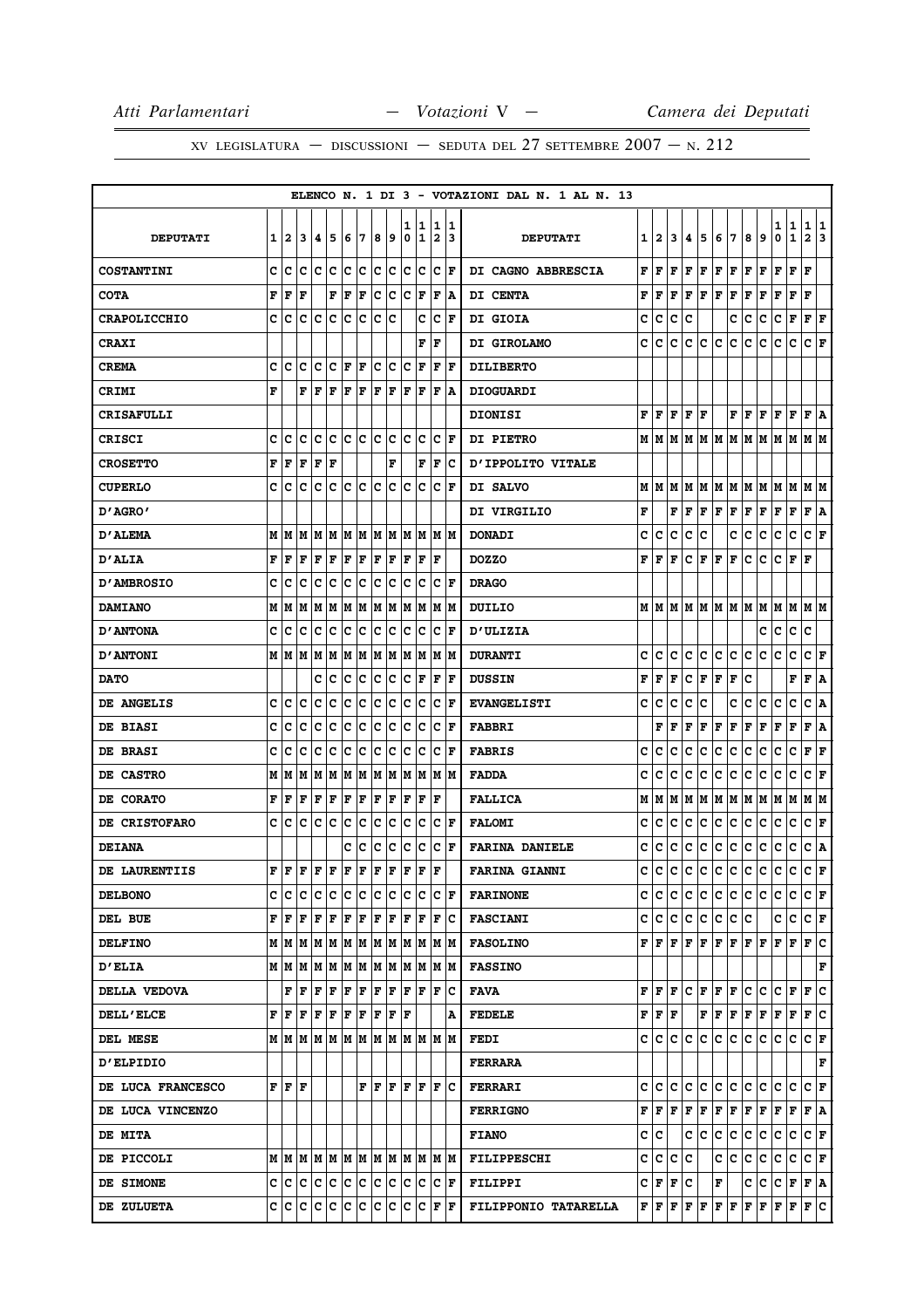|                             |   |      |         |               |             |     |     |     |                 |        |                  |                              |                      | ELENCO N. 1 DI 3 - VOTAZIONI DAL N. 1 AL N. 13 |   |            |     |     |                                                                                                                                                                                                                                                                                                                                                                                                                                                                                            |       |         |                      |     |                            |                  |                        |        |
|-----------------------------|---|------|---------|---------------|-------------|-----|-----|-----|-----------------|--------|------------------|------------------------------|----------------------|------------------------------------------------|---|------------|-----|-----|--------------------------------------------------------------------------------------------------------------------------------------------------------------------------------------------------------------------------------------------------------------------------------------------------------------------------------------------------------------------------------------------------------------------------------------------------------------------------------------------|-------|---------|----------------------|-----|----------------------------|------------------|------------------------|--------|
| <b>DEPUTATI</b>             | 1 | 12.  | 3       | 4             | 5           | 6   | 7   | 8   | 9               | ı<br>0 | 1<br>$\mathbf 1$ | 1<br>$\overline{\mathbf{2}}$ | 11<br>13             | <b>DEPUTATI</b>                                |   | $1\vert 2$ | 3   | 4   | 5                                                                                                                                                                                                                                                                                                                                                                                                                                                                                          | 6     | 7       | 8                    | 9   | 1<br>0                     | 1<br>$\mathbf 1$ | 1<br>$\overline{a}$    | 1<br>3 |
| <b>FINCATO</b>              | c | lc   | c       | lc.           | Iс          | lc. | lc. | lc. | Iс              | lc.    | Iс               | lc.                          | lF.                  | <b>GAROFANI</b>                                | c | lc.        | c   | c   | c                                                                                                                                                                                                                                                                                                                                                                                                                                                                                          | c     | c       | с                    | c   | с                          | c                | c                      | F      |
| <b>FINI GIANFRANCO</b>      |   |      |         |               |             |     |     |     |                 |        |                  |                              |                      | <b>GASPARRI</b>                                |   | F          | F   | F   | F                                                                                                                                                                                                                                                                                                                                                                                                                                                                                          | F     | F       | F                    | F   | F                          | F                | FM                     |        |
| <b>FINI GIUSEPPE</b>        |   | F    | l F     | F             | l F         | F   | l F | ΙF  | lF.             | l F    | l F              | l F                          | ١A                   | <b>GELMINI</b>                                 |   | F          | F   | l F | F                                                                                                                                                                                                                                                                                                                                                                                                                                                                                          | F     | F       | F                    | F   | F                          | $\mathbf F$      | F                      |        |
| <b>FIORIO</b>               | M | lм   | lМ      | M             | M           | lМ  | M   | M   | M               | M      | M                | M                            | lм                   | <b>GENTILI</b>                                 | c | c          | c   | c   | c                                                                                                                                                                                                                                                                                                                                                                                                                                                                                          | с     | c       | с                    | c   | c                          | c                | c                      | F      |
| <b>FIORONI</b>              |   | MM   | M       | M             | lМ          | M   | lМ  |     | IM IM           | lм     | lМ               |                              | IM IM                | GENTILONI SILVERI                              | М | IМ         | M   | м   | M                                                                                                                                                                                                                                                                                                                                                                                                                                                                                          | M M   |         | M                    | M   | M                          | M                | M  M                   |        |
| <b>FISTAROL</b>             | c | c    | c       | c             | Iс          | c   | c   | c   | c               | lc.    | Iс               | c                            | lF.                  | <b>GERMANA'</b>                                | F |            | F   | ΙF  | F                                                                                                                                                                                                                                                                                                                                                                                                                                                                                          | F     | F       | F                    | F   | F                          | $\mathbf F$      | ${\bf F} \mid {\bf F}$ |        |
| <b>FITTO</b>                | F | F    | F       | F             | $\mathbf F$ | F   | F   | ΙF  | F               | ΙF     | F                | F                            |                      | <b>GERMONTANI</b>                              |   | F          | l F | l F | F                                                                                                                                                                                                                                                                                                                                                                                                                                                                                          | F     | F       | F                    | F   | F                          | $\mathbf F$      | F                      |        |
| <b>FLORESTA</b>             |   |      |         |               |             |     |     |     |                 |        |                  |                              |                      | <b>GHIZZONI</b>                                | c | lc.        | c   | c   | с                                                                                                                                                                                                                                                                                                                                                                                                                                                                                          | с     | c       | с                    | с   | с                          | c                | C F                    |        |
| <b>FLUVI</b>                | c | c    | c       | c             | c           | c   | c   | C   | с               | c      | Ιc               | c                            | F                    | <b>GIACHETTI</b>                               | c | c          | c   | с   | c                                                                                                                                                                                                                                                                                                                                                                                                                                                                                          | с     | c       | c                    | c   | c                          | c                | c                      | c      |
| <b>FOGLIARDI</b>            | c | c    | C       | c             | c           | c   | c   | c   | c               | c      | Ιc               | c                            | l F                  | <b>GIACOMELLI</b>                              |   |            |     |     |                                                                                                                                                                                                                                                                                                                                                                                                                                                                                            |       |         |                      |     |                            |                  |                        |        |
| <b>FOLENA</b>               | M | lМ   | M       | M             | M           | M   | M   | M   | M               | M      | M                | M                            | lм                   | <b>GIACOMONI</b>                               | F | l F        | F   | l F | F                                                                                                                                                                                                                                                                                                                                                                                                                                                                                          | F     | F       | F                    | F   | F                          | $\mathbf F$      | F                      | ١A     |
| <b>FONTANA CINZIA MARIA</b> | c | C    | c       | c             | c           | c   | c   | c   | с               | c      | Ιc               | c                            | l F                  | <b>GIBELLI</b>                                 | F | l F        | F   | c   | F                                                                                                                                                                                                                                                                                                                                                                                                                                                                                          | F     | F       | с                    | c   | с                          | $\mathbf F$      | F                      | ١A     |
| FONTANA GREGORIO            | F | l F  | F       | F             | F           | F   | F   | F   | F               | lF.    | F                | l F                          | Ιc                   | <b>GIORDANO</b>                                |   |            |     |     |                                                                                                                                                                                                                                                                                                                                                                                                                                                                                            |       |         |                      |     |                            |                  |                        |        |
| <b>FORGIONE</b>             |   | MM   | M       | M             | IМ          | lМ  | M   | lМ  | M               | lМ     | lМ               | M                            | lМ                   | GIORGETTI ALBERTO                              | F | ١F         | ١F  | l F | F                                                                                                                                                                                                                                                                                                                                                                                                                                                                                          | F     | F       | F                    | l F | F                          | F                | F                      | c      |
| <b>FORLANI</b>              |   | MM   |         | M   M   M   M |             |     |     |     | MMMM            |        |                  |                              | IM IM                | GIORGETTI GIANCARLO                            | F | ١F         | F   | c   | F                                                                                                                                                                                                                                                                                                                                                                                                                                                                                          | F     | F       | с                    | c   | с                          | F                | F                      |        |
| <b>FORMISANO</b>            |   |      |         |               |             |     |     |     |                 |        |                  |                              |                      | <b>GIOVANARDI</b>                              | М | M          | M   | м   | lМ                                                                                                                                                                                                                                                                                                                                                                                                                                                                                         | M M   |         | M                    | M   | M                          | M                | МM                     |        |
| <b>FOTI</b>                 | F | F    | l F     | F             | ΙF          | F   | l F | ΙF  | F               | l F    | F                | F                            | lc                   | <b>GIOVANELLI</b>                              | c | c          | с   | c   | с                                                                                                                                                                                                                                                                                                                                                                                                                                                                                          | с     | c       | c                    | c   | с                          | c                | $ c _{\mathbf{F}}$     |        |
| <b>FRANCESCATO</b>          | C | c    | C       | c             | c           | c   | c   | c   | с               | c      | Ιc               | c                            | lF.                  | <b>GIRO</b>                                    |   | F          |     | F   | ΙF                                                                                                                                                                                                                                                                                                                                                                                                                                                                                         | F     | F       | c                    | c   |                            |                  |                        |        |
| <b>FRANCESCHINI</b>         | M | lМ   | M       | M             | IМ          | M   | M   | M   | M               | M      | M                | M                            | l F                  | <b>GIUDICE</b>                                 |   | F          | F   | l F |                                                                                                                                                                                                                                                                                                                                                                                                                                                                                            | F     | F       | F                    | F   | F                          | F                | F                      |        |
| <b>FRANCI</b>               | c | c    | Iс      | Iс            | Iс          | c   | c   | c   | c               | lc     |                  |                              | F                    | <b>GIUDITTA</b>                                | c | c          | c   |     | c                                                                                                                                                                                                                                                                                                                                                                                                                                                                                          | c     | c       | c                    | c   | с                          | c                | $ {\bf F}  {\bf F} $   |        |
| <b>FRANZOSO</b>             | F | F    | F       |               | F           | F   | F   | F   | F               | F      | F                | F                            | Ιc                   | GIULIETTI                                      | c | ١c         |     | c   | c                                                                                                                                                                                                                                                                                                                                                                                                                                                                                          |       | c       | c                    | c   | c                          | c                | c                      | F      |
| <b>FRASSINETTI</b>          | F | ١F   |         | F             | F           | F   | F   | F   | F               | F      | F                | F                            | Ιc                   | <b>GOISIS</b>                                  |   |            | F   | ١c  |                                                                                                                                                                                                                                                                                                                                                                                                                                                                                            | F     | F       | c                    | c   | с                          | F                | F   A                  |        |
| <b>FRATTA PASINI</b>        | F | F    | F       |               | F           | F   | F   | l F | F               | l F    | ΙF               | F                            | ١A                   | GOZI                                           |   | MIM        | М   | M   | lм                                                                                                                                                                                                                                                                                                                                                                                                                                                                                         | M   M |         | M                    | lм  | M                          | lм               | M  M                   |        |
| <b>FRIAS</b>                |   |      |         |               |             |     |     |     | c               | c      | c                | $\mathbf C$                  | F                    | <b>GRASSI</b>                                  | c | lc.        | c   | c   | с                                                                                                                                                                                                                                                                                                                                                                                                                                                                                          | с     | IС      | с                    | с   | c                          | c                | $ C $ F                |        |
| <b>FRIGATO</b>              | c | c    | c       | Iс            | ١c          | Ιc  | Iс  | lc  | с               | c      | Ιc               | c                            | lF.                  | <b>GRECO</b>                                   |   | F          | F   | F   | F                                                                                                                                                                                                                                                                                                                                                                                                                                                                                          | F     | F       | F                    | F   | F                          | F                |                        |        |
| <b>FRONER</b>               | c | ١c   | Iс      | Iс            | ١c          | c   | ∣c  | ∣c  | Iс              | lc.    | Iс               | Ιc                           | F                    | GRILLINI                                       | c | ١c         | c   | c   | lc.                                                                                                                                                                                                                                                                                                                                                                                                                                                                                        | c     | c       | c                    | c   | c                          | c                | $ C $ $\mathbf{F}$     |        |
| <b>FUGATTI</b>              |   |      |         |               |             |     |     |     |                 |        | F                |                              | A                    | <b>GRIMALDI</b>                                |   |            |     |     | $\mathbf{F} \left  \mathbf{F} \right  \mathbf{F} \left  \mathbf{F} \right  \mathbf{F} \left  \mathbf{F} \right  \mathbf{F} \left  \mathbf{F} \right $                                                                                                                                                                                                                                                                                                                                      |       |         |                      |     | $\bf{F}$ $\bf{F}$ $\bf{F}$ |                  |                        |        |
| <b>FUMAGALLI</b>            |   | c Ic | ١c      | lc.           | с           | lc. | lc. |     | c c             | lc.    | Iс               | c                            | ΙF                   | <b>GRIMOLDI</b>                                |   | F F F      |     | c   | F F F                                                                                                                                                                                                                                                                                                                                                                                                                                                                                      |       |         | $ {\bf C}  {\bf F} $ |     | F F                        |                  |                        |        |
| <b>FUNDARO'</b>             |   |      | c c c c |               |             | c c |     | c c |                 | IC.    | Ιc               |                              | C F                  | <b>GUADAGNO</b>                                |   |            |     | c   | с                                                                                                                                                                                                                                                                                                                                                                                                                                                                                          | с     | IС      | c                    | с   | c                          | c                | $ {\bf C}  {\bf F} $   |        |
| <b>GALANTE</b>              |   |      |         |               |             |     |     |     | MMMMMMMMMMMMMMM |        |                  |                              |                      | <b>HOLZMANN</b>                                |   | F F F      |     |     | F F                                                                                                                                                                                                                                                                                                                                                                                                                                                                                        | F F   |         | $ {\bf F}  {\bf F} $ |     | F                          | F                | lF                     |        |
| <b>GALATI</b>               |   |      |         |               |             |     |     |     |                 |        |                  |                              |                      | <b>IACOMINO</b>                                |   | c c c c    |     |     | c                                                                                                                                                                                                                                                                                                                                                                                                                                                                                          | c c   |         | ∣c                   | lc. | c                          | c                | $ {\bf C}\>  {\bf F} $ |        |
| <b>GALEAZZI</b>             | c | ١c   | ١c      | c             | ١c          | lc  | lc. | lc. | ١F              | c      | lc               |                              | CF                   | <b>IANNARILLI</b>                              |   |            |     |     | ${\bf F}\, \,{\bf F}\, \,{\bf F}\, \,{\bf F}\, \,{\bf F}\, \,{\bf F}\, \,{\bf F}\, \,{\bf F}\, \,{\bf F}\,$                                                                                                                                                                                                                                                                                                                                                                                |       |         |                      |     | F                          | F                | $ {\bf F}\, $ a        |        |
| <b>GALLETTI</b>             | F | ١F   | l F     | F             | F           | F   | F   | ΙF  | F               | F      | F                | F                            | ١F                   | <b>IANNUZZI</b>                                |   |            |     |     |                                                                                                                                                                                                                                                                                                                                                                                                                                                                                            |       |         |                      |     |                            |                  |                        |        |
| <b>GALLI</b>                | F |      | F       | F             | F           | F   | F   | F   | F               | F      | F                |                              | $ {\bf F}  {\bf C} $ | <b>INCOSTANTE</b>                              |   |            |     |     | c c c c c c c c c c c c c c                                                                                                                                                                                                                                                                                                                                                                                                                                                                |       |         |                      |     |                            |                  | cм                     |        |
| <b>GAMBA</b>                | F | lF   | l F     | F             | F           | F   | F   | F   | lF.             | F      | F                | ΙF                           |                      | <b>INTRIERI</b>                                |   | c c        | с   | c   | lC.                                                                                                                                                                                                                                                                                                                                                                                                                                                                                        | c     | c       | c                    | Ιc  |                            | c                | $ C $ $\mathbf{F}$     |        |
| <b>GAMBESCIA</b>            | с | c    | c       | c             | c           | c   | c   | c   | c               | с      | c                |                              | C F                  | <b>JANNONE</b>                                 |   |            |     |     | $\bf{F} \bf{F} \bf{F} \bf{F} \bf{F}$                                                                                                                                                                                                                                                                                                                                                                                                                                                       |       |         | F F                  |     | F                          | F  F             |                        |        |
| <b>GARAGNANI</b>            | F | F    | l F     | F             | l F         | F   | l F | F   | F               | lF.    | F                | l F                          |                      | <b>KHALIL</b>                                  |   | c c        | lc. | lc. | с                                                                                                                                                                                                                                                                                                                                                                                                                                                                                          | c c   |         | ∣c∙                  | lc. | c                          | c                | $ C $ $\mathbf{F}$     |        |
| <b>GARAVAGLIA</b>           | C | F    | F       | Iс            |             | F   |     | c   | Iс              | c      | F                |                              | F   A                | <b>LA FORGIA</b>                               |   | c c        |     | c c |                                                                                                                                                                                                                                                                                                                                                                                                                                                                                            |       | c c c c |                      | c c |                            | lc.              | lc                     |        |
| <b>GARDINI</b>              | F | F    | c       | F             | F           | F   | F   | F   | F               | F      | F                | F                            | İΑ                   | LAGANA' FORTUGNO                               |   |            |     |     |                                                                                                                                                                                                                                                                                                                                                                                                                                                                                            |       |         |                      |     |                            |                  |                        | М      |
| GARNERO SANTANCHE'          |   | FF   | F       | F             | F           | F   | F   | F   | F               | F      | F                | F                            | ١c                   | <b>LAINATI</b>                                 |   |            |     |     | $\mathbf{F} \left  \mathbf{F} \right. \left  \mathbf{F} \right. \left  \mathbf{F} \right. \left  \mathbf{F} \right. \left  \mathbf{F} \right. \left  \mathbf{F} \right. \left  \mathbf{F} \right. \left  \mathbf{F} \right. \left  \mathbf{F} \right. \left  \mathbf{F} \right. \left  \mathbf{F} \right. \left  \mathbf{F} \right. \left  \mathbf{F} \right. \left  \mathbf{F} \right. \left  \mathbf{F} \right. \left  \mathbf{F} \right. \left  \mathbf{F} \right. \left  \mathbf{F} \$ |       |         |                      |     |                            |                  | $ {\bf F}  {\bf A} $   |        |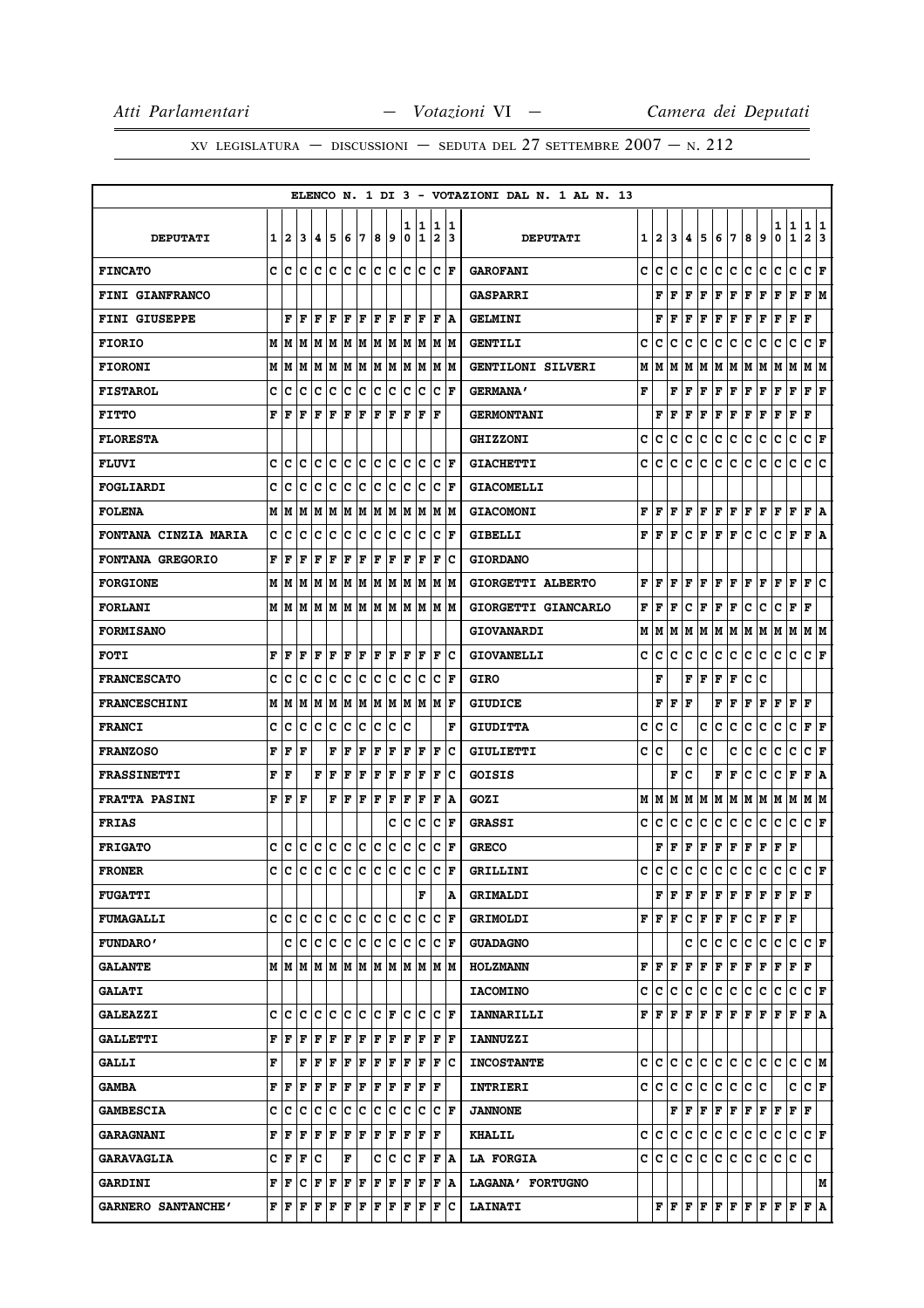|                    |   |      |                                   |                     |           |     |     |     |                        |        |        |                              |                      | ELENCO N. 1 DI 3 - VOTAZIONI DAL N. 1 AL N. 13 |   |                  |                     |                            |         |                                               |     |     |     |                                                                             |                   |                         |         |
|--------------------|---|------|-----------------------------------|---------------------|-----------|-----|-----|-----|------------------------|--------|--------|------------------------------|----------------------|------------------------------------------------|---|------------------|---------------------|----------------------------|---------|-----------------------------------------------|-----|-----|-----|-----------------------------------------------------------------------------|-------------------|-------------------------|---------|
| <b>DEPUTATI</b>    | 1 | 2    | 3                                 | 14                  | 5         | 6   | 17  | 8   | 9                      | ı<br>0 | 1<br>1 | 1<br>$\overline{\mathbf{2}}$ | 11.<br>13            | <b>DEPUTATI</b>                                |   | $1\vert 2 \vert$ | 3                   | 4                          | 5       | 6                                             | 17  | 8   | 9   | 1<br>0                                                                      | 1<br>$\mathbf{1}$ | 1<br>$\overline{a}$     | 1<br>13 |
| LA LOGGIA          |   |      | F                                 | lF.                 | ΙF        | F   | F   | l F | F                      | lF.    | F      | F                            | F                    | <b>MANCUSO</b>                                 | F |                  | F                   | F                          | F       |                                               | F   | F   | F   | F                                                                           | F                 | F                       |         |
| <b>LA MALFA</b>    | F | F    | F                                 | F                   | l F       | ΙF  | l F | ΙF  | F                      | l F    | ΙF     | F                            | M                    | <b>MANTINI</b>                                 | c | c                | c                   | c                          | c       | c                                             | c   | c   | c   | c                                                                           | c                 | c                       | F       |
| <b>LAMORTE</b>     | F | ١F   |                                   | F                   | ΙF        | F   | F   | ΙF  | F                      | l F    | F      | F                            | Ιc                   | <b>MANTOVANI</b>                               |   |                  |                     |                            |         |                                               |     |     |     |                                                                             |                   |                         | Α       |
| <b>LANDOLFI</b>    |   |      | M   M   M   M   M   M   M   M     |                     |           |     |     |     |                        |        | M  M   | M   M                        |                      | <b>MARAN</b>                                   | c | c                | c                   | c                          | lc.     | c                                             | c   | c   | c   | c                                                                           | c                 | c                       | F       |
| <b>LANZILLOTTA</b> |   | MM   |                                   | M   M   M           |           |     | M M |     | M M                    | M      | M      | lм                           | lМ                   | <b>MARANTELLI</b>                              | c | c                | c                   | c                          | с       | c                                             | c   | с   | c   | c                                                                           | c                 | c                       | F       |
| <b>LARATTA</b>     |   | c c  |                                   | c  c  c  c  c  c  c |           |     |     |     |                        | lc.    | Ιc     | Iс                           | ١F                   | <b>MARCAZZAN</b>                               | F | F                | F                   | $\mathbf{F}$               | F       | F                                             | F   | F   | F   | F                                                                           | F                 | F                       | ŀF      |
| LA RUSSA           |   |      |                                   |                     |           |     |     |     |                        |        |        |                              |                      | <b>MARCENARO</b>                               | м | lМ               | M                   | M                          | M       | M                                             | M   | M   | M   | M                                                                           | M                 | M                       | M       |
| <b>LATTERI</b>     | c | ١c   | lc                                | Iс                  | c         | c   | c   | c   | c                      | c      | Iс     | c                            | ١F                   | <b>MARCHI</b>                                  |   | c                | c                   | c                          | с       | c                                             | c   | c   | c   | c                                                                           | c                 | C F                     |         |
| <b>LAURINI</b>     |   |      |                                   | F                   | l F       | ΙF  | F   | F   | F                      | ΙF     | ΙF     | $\mathbf F$                  |                      | <b>MARGIOTTA</b>                               | c | c                | c                   | c                          | с       | c                                             | c   | с   | c   | c                                                                           | $\mathbf C$       | c                       | F       |
| <b>LAZZARI</b>     | F | l F  | F                                 | F                   | ΙF        | F   | F   | F   | F                      | ΙF     | F      | F                            |                      | <b>MARIANI</b>                                 | c | c                | c                   | c                          | c       | c                                             | c   | c   | c   | с                                                                           | c                 | C F                     |         |
| LEDDI MAIOLA       | c | Iс   | c                                 |                     | c         | Ιc  | c   | c   | с                      | c      | Ιc     | c                            | lF.                  | <b>MARINELLO</b>                               | F | F                | F                   | F                          | F       | $\mathbf F$                                   | F   | F   | F   | F                                                                           | F                 | F                       |         |
| <b>LENNA</b>       | F | F    | F                                 | F                   | ΙF        | F   | F   | F   | F                      | F      | F      | F                            | Iс                   | <b>MARINO</b>                                  | c | c                | c                   | c                          | с       | c                                             | c   | с   | c   | c                                                                           | $\mathbf C$       | c                       | F       |
| LENZI              | c | Ιc   | Ιc                                | Ιc                  | Iс        | lc. | ∣c  | lc  | Iс                     | Iс     | Ιc     | c                            | l F                  | <b>MARONE</b>                                  | c | c                | c                   | c                          | c       | с                                             | c   | с   | с   | с                                                                           | c                 | C F                     |         |
| LEO                | F | F    |                                   | F                   |           |     |     | F   | F                      |        |        | F                            |                      | <b>MARONI</b>                                  | М | М                | М                   | М                          | M       | M                                             | M   | M   | M   | M                                                                           | M                 | MM                      |         |
| <b>LEONE</b>       | F | F    | l F                               | F                   | F         | F   | F   | l F |                        | F      | F      | F                            | ۱A                   | <b>MARRAS</b>                                  | F | F                | F                   | F                          | F       | F                                             | F   |     | F   | F                                                                           | F                 | F                       |         |
| <b>LEONI</b>       | т | lΤ   | т                                 | T                   | т         | т   | т   | Т   | T                      | T      | lΤ     | т                            | IΤ                   | <b>MARTELLA</b>                                | c | c                | c                   | c                          | с       | c                                             | c   | c   |     | c                                                                           | c                 | CF                      |         |
| <b>LETTA</b>       |   |      | M   M   M                         | M                   | M         |     | M M |     | M  M                   | lМ     | lМ     |                              | M  M                 | MARTINELLI                                     | F | F                | F                   | F                          | F       | $\mathbf F$                                   | F   | F   | F   | F                                                                           | F                 | F                       | ١c      |
| LEVI               |   |      | M   M   M                         |                     |           |     |     |     | M  M  M  M  M  M  M  M |        |        | M M                          |                      | <b>MARTINELLO</b>                              | F | F                | F                   | F                          | F       | $\mathbf F$                                   | F   | F   | F   | F                                                                           | F                 | F                       |         |
| <b>LICANDRO</b>    |   |      |                                   |                     |           |     |     |     |                        |        |        |                              |                      | <b>MARTINO</b>                                 |   | MIM              | M                   | М                          | M       | M                                             | M   | M M |     | M                                                                           | M                 | M  M                    |         |
| LICASTRO SCARDINO  | F | F    | F                                 | F                   | F         | F   | ΙF  |     | F F                    | F      | F      | F                            | ١A                   | <b>MARTUSCIELLO</b>                            |   |                  | F                   | F                          | F       | F                                             | F   | F   | F   | F                                                                           | F                 | F                       |         |
| <b>LI CAUSI</b>    |   | c    |                                   | c                   | c         | c   | с   | c   | c                      | c      | c      | $\mathbf F$                  | F                    | <b>MASCIA</b>                                  | c | c                | c                   | c                          | с       | c                                             | c   | с   | c   | с                                                                           | с                 | c                       | F       |
| LION               |   |      | M   M   M                         | MM                  |           | M   | M   |     | M  M                   |        | M  M   | М                            | IМ                   | <b>MATTARELLA</b>                              | М | м                | M                   | М                          | M       | M                                             | M   | M   | M   | M                                                                           | с                 | C F                     |         |
| LISI               | F | ١F   | F                                 | F                   | F         | F   | F   | F   | F                      | F      | F      | l F                          |                      | <b>MAZZARACCHIO</b>                            | F | F                | F                   | F                          | F       | $\mathbf F$                                   | F   | F   | F   | F                                                                           | F                 | F                       | ۱A      |
| <b>LOCATELLI</b>   |   |      |                                   |                     |           |     |     |     |                        |        |        |                              |                      | <b>MAZZOCCHI</b>                               | М | M                | M                   | М                          | M       | M                                             | M   | M   | M   | M                                                                           | M                 | M  M                    |         |
| <b>LOMAGLIO</b>    | c | Ιc   | lc.                               | c c                 |           | c c |     | c c |                        | c      | ∣c     | c                            | ١F                   | <b>MAZZONI</b>                                 | F | l F              | F                   | $\mathbf F$                | F       | F                                             | F   | F   | F   | F                                                                           | F                 | F                       |         |
| LOMBARDI           | C | Ιc   | lc.                               | Iс                  | c c c     |     |     | c   | c                      | Iс     | Iс     | lc.                          | lF.                  | <b>MELANDRI</b>                                |   | MM               |                     |                            |         |                                               |     |     |     | MMMMMMMMMMMMM                                                               |                   |                         |         |
| LO MONTE           |   |      |                                   |                     |           |     |     |     |                        |        |        |                              |                      | MELE                                           |   |                  |                     |                            |         |                                               |     |     |     |                                                                             |                   |                         |         |
| <b>LONGHI</b>      | c | lc   | ١c                                | Iс                  | Ιc        | lc. | c   | lc. | Iс                     | lc.    | Ιc     | c                            | lF.                  | <b>MELLANO</b>                                 |   | c  c             |                     | $ {\tt C} \,  $ $\bf F \,$ | с       | F F                                           |     | с   | IС  | C F F A                                                                     |                   |                         |         |
| LO PRESTI          |   |      | F F F F                           |                     |           | F F |     | F F |                        | F      | ١F     | lF                           |                      | <b>MELONI</b>                                  |   |                  |                     |                            |         |                                               |     |     |     | $M$   $M$   $M$   $M$   $M$   $M$   $M$   $M$   $M$   $M$   $M$   $M$   $M$ |                   |                         |         |
| <b>LOVELLI</b>     | c | c    |                                   | c c c c c           |           |     |     |     | c c                    | Ιc     | Iс     | lc.                          | F                    | <b>MENIA</b>                                   |   |                  | ${\bf F}$ ${\bf F}$ | F                          |         | F                                             |     |     | F   | F                                                                           | F                 | F                       |         |
| <b>LUCA'</b>       |   |      | M   M   M   M   M   M   M   M   M |                     |           |     |     |     |                        |        | M M    | M F                          |                      | <b>MEREU</b>                                   | F |                  |                     |                            | F F F F | $\mathbf{F} \mathbf{F} \mathbf{F} \mathbf{F}$ |     |     |     | $F$ $F$ $F$                                                                 |                   |                         |         |
| <b>LUCCHESE</b>    | F |      |                                   | F F                 | F F F F F |     |     |     |                        | F      |        | IF IF                        |                      | <b>MERLO GIORGIO</b>                           |   |                  | c  c  c             | lc.                        | lc.     | c                                             | lc. | c.  | lc. | lc.                                                                         | c                 | C F                     |         |
| LULLI              |   |      |                                   |                     |           |     |     |     |                        |        |        |                              |                      | <b>MERLO RICARDO ANTONIO</b>                   |   |                  |                     |                            |         |                                               |     |     |     |                                                                             |                   |                         |         |
| <b>LUMIA</b>       | c |      |                                   |                     |           |     |     |     | c c c c c c c c c c    |        |        |                              | $ {\bf C}  {\bf F} $ | <b>MERLONI</b>                                 |   |                  | c c c               |                            | c c     | c c                                           |     | c c |     | С                                                                           | lc.               | $ {\bf C}  {\bf F} $    |         |
| <b>LUONGO</b>      |   | c  c | lc                                | c                   | ∣c        | ∣c  | ∣c  | lc  | Iс                     | Ιc     |        |                              | F                    | <b>META</b>                                    | c |                  | c                   | c                          | lc.     | c                                             | c   | c.  | c   | c                                                                           | c                 | C F                     |         |
| LUPI               | F |      | F                                 | F F                 |           | F F |     | F F |                        | lF.    | F      | F                            | F                    | <b>MIGLIAVACCA</b>                             | c | IC.              | c                   | c                          | с       | c                                             | c   | c.  | lc. | c                                                                           | lc.               | $ C $ $\mathbf{F}$      |         |
| <b>LUSETTI</b>     |   |      | C C C C C C C C C                 |                     |           |     |     |     |                        |        | c      | $ C $ M                      |                      | MIGLIOLI                                       | c | IC.              | lc.                 | c                          | lc.     | с                                             | lc. | c.  | lc. | С                                                                           | c                 | C F                     |         |
| <b>LUSSANA</b>     |   |      |                                   |                     |           |     |     |     |                        |        |        |                              |                      | <b>MIGLIORE</b>                                |   |                  |                     |                            |         |                                               |     |     |     | $M$   $M$   $M$   $M$   $M$   $M$   $M$   $M$   $M$   $M$   $M$   $M$       |                   |                         |         |
| <b>MADERLONI</b>   |   |      | c c c c c c c c c c               |                     |           |     |     |     |                        |        | c c    |                              | $ {\bf C}  {\bf F} $ | <b>MIGLIORI</b>                                |   |                  |                     |                            |         |                                               |     |     |     |                                                                             |                   |                         |         |
| <b>MANCINI</b>     | c |      |                                   | C F                 |           |     |     |     | c c c c c              |        |        |                              | F                    | <b>MILANA</b>                                  |   |                  |                     |                            |         | C C C C C C C                                 |     | c c |     | c c                                                                         |                   | $ {\tt C} \,  $ $\bf F$ |         |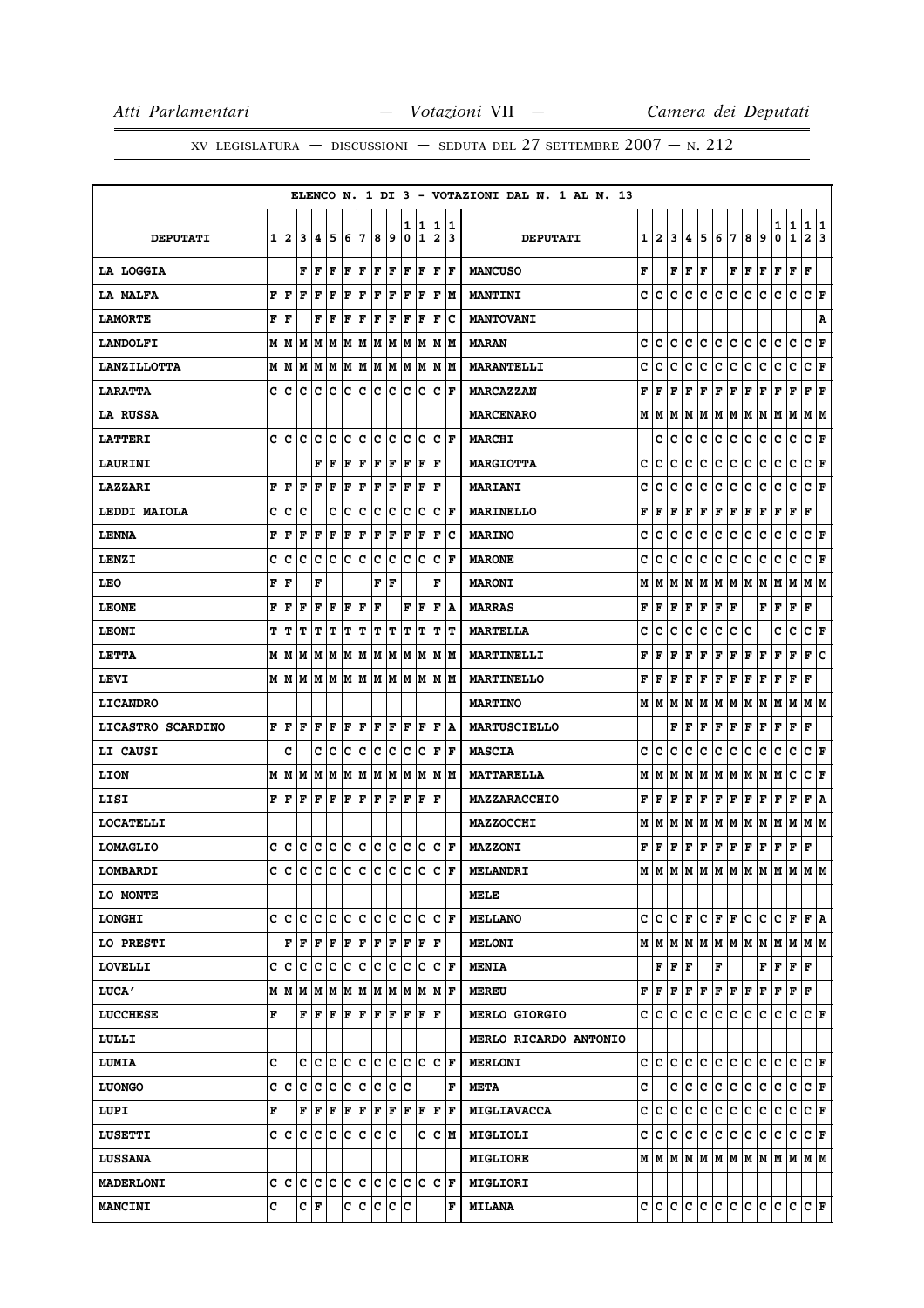|                         |   |         |     |           |                                                                       |     |         |     |                      |        |                   |                              |                      | ELENCO N. 1 DI 3 - VOTAZIONI DAL N. 1 AL N. 13 |                        |                                                             |              |              |             |         |       |     |                                                                                               |        |                                                                                                           |                              |        |
|-------------------------|---|---------|-----|-----------|-----------------------------------------------------------------------|-----|---------|-----|----------------------|--------|-------------------|------------------------------|----------------------|------------------------------------------------|------------------------|-------------------------------------------------------------|--------------|--------------|-------------|---------|-------|-----|-----------------------------------------------------------------------------------------------|--------|-----------------------------------------------------------------------------------------------------------|------------------------------|--------|
| <b>DEPUTATI</b>         | 1 | 12      | 3   | 4         | 5                                                                     | 6   | 7       | 8   | و ا                  | ı<br>0 | 1<br>$\mathbf{1}$ | 1<br>$\overline{\mathbf{2}}$ | 11<br>3              | <b>DEPUTATI</b>                                | 1                      | $\mathbf{2}$                                                | 3            | 4            | 5           | 6       | 7     | 8   | 9                                                                                             | 1<br>0 | 1<br>$\mathbf{1}$                                                                                         | 1<br>$\overline{\mathbf{2}}$ | 1<br>3 |
| <b>MILANATO</b>         | F | ١F      | ١F  | lF.       | ١F                                                                    | lF. | ١F      |     | $ {\bf F}  {\bf F} $ | lF.    | F                 | F                            | F                    | ORLANDO ANDREA                                 |                        |                                                             |              |              |             |         |       |     | c                                                                                             | с      | c                                                                                                         | c                            | F      |
| <b>MINARDO</b>          |   |         |     |           |                                                                       |     |         |     |                      |        |                   |                              |                      | ORLANDO LEOLUCA                                | М                      | М                                                           | м            | м            | м           | м       | lМ    | lМ  | M                                                                                             | м      | м                                                                                                         | м                            | lМ     |
| <b>MINASSO</b>          | F | l F     | l F | F         | ΙF                                                                    | F   | l F     | F   | ١F                   | F      | F                 | F                            | Ιc                   | <b>OSSORIO</b>                                 | c                      | c                                                           | с            | с            | с           | с       | с     | с   | с                                                                                             | c      | c                                                                                                         | c                            | F      |
| <b>MINNITI</b>          | M | lМ      | M   | M M       |                                                                       |     |         |     | M  M  M  M           |        | M M M M           |                              |                      | <b>OTTONE</b>                                  | c                      | c                                                           | c            | c            | c           | c       | c     | c   | c                                                                                             | с      | c                                                                                                         | c                            | F      |
| <b>MISIANI</b>          | c | с       | c   | c         | Iс                                                                    | Ιc  | Iс      | Iс  | Iс                   | Iс     | Iс                | Iс                           | lF                   | PAGLIARINI                                     | c                      | c                                                           |              | с            | c           | c       | c     | с   | с                                                                                             | с      | c                                                                                                         | c                            | F      |
| <b>MISITI</b>           | c | с       | c   | c         | c                                                                     | c   | Iс      | Iс  | Iс                   | Iс     | Ιc                | Iс                           | lF                   | PALMIERI                                       | F                      | F                                                           | F            | F            | F           | F       | F     | F   | F                                                                                             | F      | F                                                                                                         | F                            |        |
| <b>MISTRELLO DESTRO</b> | F | F       | F   | F         | F                                                                     | F   | F       | ΙF  | F                    | l F    | ΙF                | F                            | ١A                   | <b>PALOMBA</b>                                 |                        | c                                                           | c            | c            | с           | c       | c     | c   | с                                                                                             | с      | c                                                                                                         |                              | F      |
| <b>MISURACA</b>         | А |         | F   | l F       | F                                                                     | F   | F       | F   | F                    | F      | F                 | F                            | ۱A                   | <b>PALUMBO</b>                                 | F                      | F                                                           | c            | F            | F           | F       | F     | F   | F                                                                                             | F      | F                                                                                                         | F                            | A      |
| <b>MOFFA</b>            | F | F       | F   | F         | l F                                                                   | F   | F       | ΙF  | F                    | ΙF     | F                 | F                            | Ιc                   | <b>PANIZ</b>                                   | F                      | F                                                           | F            | F            | F           | F       | F     | F   | F                                                                                             | F      | F                                                                                                         | F                            |        |
| <b>MONACO</b>           | c | c       | c   | c         | c                                                                     | c   | c       | c   | c                    | c      | c                 | c                            | l F                  | PAOLETTI TANGHERONI                            | F                      | F                                                           | F            | F            | F           | F       | F     | F   | F                                                                                             | F      | F                                                                                                         | F                            | Α      |
| <b>MONDELLO</b>         | F | F       | F   | F         | l F                                                                   | F   | F       | F   | F                    | l F    | ΙF                | F                            |                      | PAPINI                                         | c                      | c                                                           | c            |              | c           | c       | c     | c   | c                                                                                             | c      | c                                                                                                         | C F                          |        |
| <b>MONTANI</b>          | F | F       | F   | с         | F                                                                     | F   | F       | c   | Iс                   | c      | F                 | ΙF                           |                      | <b>PARISI</b>                                  | М                      | М                                                           | М            | М            | Μ           | М       | M     | М   | M                                                                                             | M      | M                                                                                                         | M  M                         |        |
| <b>MORMINO</b>          | F | c       | F   | l F       | F                                                                     | F   | F       | F   | F                    | F      | F                 | ΙF                           |                      | <b>PAROLI</b>                                  | F                      | F                                                           | F            | F            | F           | F       | F     | F   | Г                                                                                             | F      | F                                                                                                         | ${\bf F} \,   \, {\bf F}$    |        |
| <b>MORONI</b>           |   | F       | ΙF  | F         | ΙF                                                                    | F   | F       | F   | F                    | ΙF     | F                 | F                            | F                    | <b>PATARINO</b>                                |                        | F                                                           | F            | F            | F           | F       | F     | F   | F                                                                                             | F      | F                                                                                                         | F                            |        |
| <b>MORRI</b>            | c | c       | с   | c         | Iс                                                                    | Ιc  | Iс      | lc. | Iс                   | Iс     | Iс                | Iс                           | ١F                   | PECORARO SCANIO                                | м                      | M                                                           | М            | М            | М           | М       | M     | M   | M                                                                                             | М      | М                                                                                                         | M   M                        |        |
| <b>MORRONE</b>          | M | M       | M   | lМ        | M                                                                     | lМ  | M       | lм  | M                    | lм     | M                 | M                            | lМ                   | <b>PECORELLA</b>                               |                        |                                                             |              |              |             |         |       |     | FF                                                                                            |        | F                                                                                                         | F                            |        |
| <b>MOSELLA</b>          | c | c       | c   | c         | c                                                                     | c   | c       | c   | Ιc                   |        | c                 | c                            | F                    | <b>PEDICA</b>                                  |                        |                                                             |              |              |             |         |       |     |                                                                                               |        | c                                                                                                         | C F                          |        |
| МОТТА                   | c | с       | c   | c         | c                                                                     | Ιc  | c       | c   | Iс                   | lc     | c                 | c                            | F                    | PEDRINI                                        |                        |                                                             | c            | c            | c           | c       |       | c   | c                                                                                             | с      | c                                                                                                         | c                            | F      |
| <b>MUNGO</b>            | c | Iс      | с   | c         | c                                                                     | Ιc  | Iс      | Ιc  | Iс                   | Ιc     | Iс                | lc.                          | ΙF                   | PEDRIZZI                                       |                        | F                                                           | F            | F            | F           | F       | F     | F   | F                                                                                             | F      | F                                                                                                         | F                            | c      |
| <b>MURA</b>             | м | M       |     |           | M  M  M  M  M  M  M  M  M  M  M                                       |     |         |     |                      |        |                   |                              |                      | PEDULLI                                        | с                      | с                                                           | с            | с            | с           | с       | с     | с   | с                                                                                             | с      | c                                                                                                         | $ C $ F                      |        |
| <b>MURGIA</b>           | F | l F     | F   | F         | F                                                                     | F   | F       | F   | F                    | ΙF     | F                 | ΙF                           |                      | <b>PEGOLO</b>                                  |                        |                                                             |              | c            |             | c       | c     | c   | с                                                                                             | с      | с                                                                                                         | c                            |        |
| <b>MUSI</b>             | c | с       | c   | c         | Iс                                                                    | Ιc  | Iс      | lc. | Iс                   | Iс     | Iс                | Iс                           | ١F                   | <b>PELINO</b>                                  | F                      | F                                                           | F            | F            | F           | F       | F     | F   | F                                                                                             | F      | F                                                                                                         | F A                          |        |
| MUSSI                   | M | M       | M   | M         | M                                                                     | lМ  | M       | lм  | M                    | lМ     | M                 | lм                           | lМ                   | <b>PELLEGRINO</b>                              | c                      | c                                                           | c            | с            | c           | c       | c     | с   | с                                                                                             | c      | c                                                                                                         | c                            | F      |
| <b>NACCARATO</b>        | c | c       | c   | c         | c                                                                     | c   | c       | c   | c                    | c      | c                 | c                            | F                    | PEPE ANTONIO                                   | F                      | F                                                           | F            | F            | F           | F       | F     | F   | F                                                                                             | F      | F                                                                                                         | F                            |        |
| NAN                     | F | F       | F   | F         | F                                                                     | F   | F       | F   | F                    | F      | F                 | ΙF                           |                      | PEPE MARIO                                     |                        |                                                             |              |              |             |         |       |     |                                                                                               |        |                                                                                                           |                              |        |
| <b>NANNICINI</b>        | c | с       | Ιc  | Iс        | Ιc                                                                    | c   | Ιc      | lc  | Ιc                   | Ιc     | Iс                | lc.                          | F                    | <b>PERETTI</b>                                 | F                      | F                                                           | F            | F            | F           | F       | F     | F   | F                                                                                             | F      | F                                                                                                         | F                            |        |
| <b>NAPOLETANO</b>       |   |         |     |           | C C C C C C C C C                                                     |     |         |     |                      |        | C C C F           |                              |                      | <b>PERINA</b>                                  |                        | ${\bf F}$ $\bf F$ $\bf F$ $\bf F$                           |              |              |             | F       |       |     | F F F F F C                                                                                   |        |                                                                                                           |                              |        |
| NAPOLI ANGELA           |   | F   F   |     | F         |                                                                       |     | F       | ١F  | F                    |        | F F               |                              | F C                  | <b>PERTOLDI</b>                                | c                      | с                                                           | с            | с            |             |         | c c   | c   | c.                                                                                            | c      | c                                                                                                         | C F                          |        |
| NAPOLI OSVALDO          | F | F F     |     | F F       |                                                                       | F F |         |     | F F                  |        | F F               |                              | $ {\bf F}  {\bf F} $ | <b>PERUGIA</b>                                 | c                      | с                                                           | с            | с            | c           | c       | c.    | c c |                                                                                               | c      | с                                                                                                         | $ {\tt C} \,  $ F            |        |
| <b>NARDI</b>            |   | FF      | F   | ΙF        | ١F                                                                    | F   | F       | F F |                      | F      | ١F                |                              | F C                  | <b>PESCANTE</b>                                |                        | ${\bf F}$ $\left  {\bf F} \right.$ $\left  {\bf F} \right.$ |              |              |             |         |       |     | F   F   F   F   F   F   F   F                                                                 |        |                                                                                                           |                              |        |
| <b>NARDUCCI</b>         |   | c c     |     |           |                                                                       |     | c c c c |     |                      |        | C C C F           |                              |                      | <b>PETTINARI</b>                               |                        | c Ic                                                        | c            | C            |             |         |       |     | c  c  c  c  c  c  c  c  F                                                                     |        |                                                                                                           |                              |        |
| <b>NERI</b>             |   |         |     |           |                                                                       |     |         |     |                      |        |                   |                              |                      | <b>PEZZELLA</b>                                |                        |                                                             |              |              |             |         |       |     |                                                                                               |        |                                                                                                           |                              |        |
| <b>NESPOLI</b>          |   | FF      | lF. |           | $F$ $F$ $F$ $F$ $F$ $F$                                               |     |         |     |                      |        | F F F             |                              |                      | PIAZZA ANGELO                                  |                        | c                                                           | c            | c            |             |         |       |     | C C C C C C                                                                                   |        | $ {\bf C}  {\bf F} $                                                                                      |                              |        |
| <b>NICCHI</b>           |   |         |     |           | c  c  c  c  c  c  c  c  c  c  c  c  F                                 |     |         |     |                      |        |                   |                              |                      | PIAZZA CAMILLO                                 | c                      | с                                                           | c            |              |             |         |       |     |                                                                                               |        |                                                                                                           |                              |        |
| <b>NICCO</b>            | c | Ιc      | Iс  | Iс        | Ιc                                                                    | Iс  | Ιc      | Ιc  | lc.                  | Ιc     |                   |                              | C IF                 | <b>PICANO</b>                                  | c                      | с                                                           | с            | c            |             |         | c     | с   | c                                                                                             | c      | c                                                                                                         |                              | F      |
| <b>NUCARA</b>           |   | FF      | ΙF  |           | F F F F                                                               |     |         |     | F F                  |        | F F F             |                              |                      | <b>PICCHI</b>                                  |                        | F                                                           | $\mathbf{F}$ | $\mathbf{F}$ |             |         |       |     | $\bf{F} \left   \bf{F} \left   \bf{F} \left   \bf{F} \right   \bf{F} \right   \bf{F} \right)$ |        | F F A                                                                                                     |                              |        |
| <b>OLIVA</b>            |   |         |     |           | $M$   $M$   $M$   $M$   $M$   $M$   $M$   $M$   $M$   $M$   $M$   $M$ |     |         |     |                      |        |                   |                              |                      | <b>PIGNATARO FERDINANDO</b>                    | c                      | c                                                           | c            | c            | c           |         | c c   | c   |                                                                                               | c      | с                                                                                                         | C F                          |        |
| <b>OLIVERIO</b>         |   |         |     | C C C C C |                                                                       | c c |         |     | c c c c              |        |                   |                              | $ {\bf C}  {\bf F} $ | PIGNATARO ROCCO                                | c                      | c                                                           | $\mathbf{C}$ | c            | $ {\bf c} $ |         | c c c |     | c.                                                                                            | c      | $ {\bf C}\, {\bf F}\, {\bf F} $                                                                           |                              |        |
| <b>OLIVIERI</b>         |   | C C C C |     |           |                                                                       |     | c c     | c c |                      |        | C C C             |                              |                      | PILI                                           | ${\bf F} \mid {\bf F}$ |                                                             |              |              |             |         |       |     |                                                                                               |        | $\mathbf{F} \left  \mathbf{F} \right. \left  \mathbf{F} \right. \left  \mathbf{F} \right. \left. \right.$ |                              |        |
| <b>OPPI</b>             |   |         |     |           |                                                                       |     |         |     |                      |        |                   |                              |                      | PINI                                           |                        | ${\bf F} \,   \, {\bf F} \,   \, {\bf F}$                   |              |              |             | C F F F |       |     | c                                                                                             |        | F F A                                                                                                     |                              |        |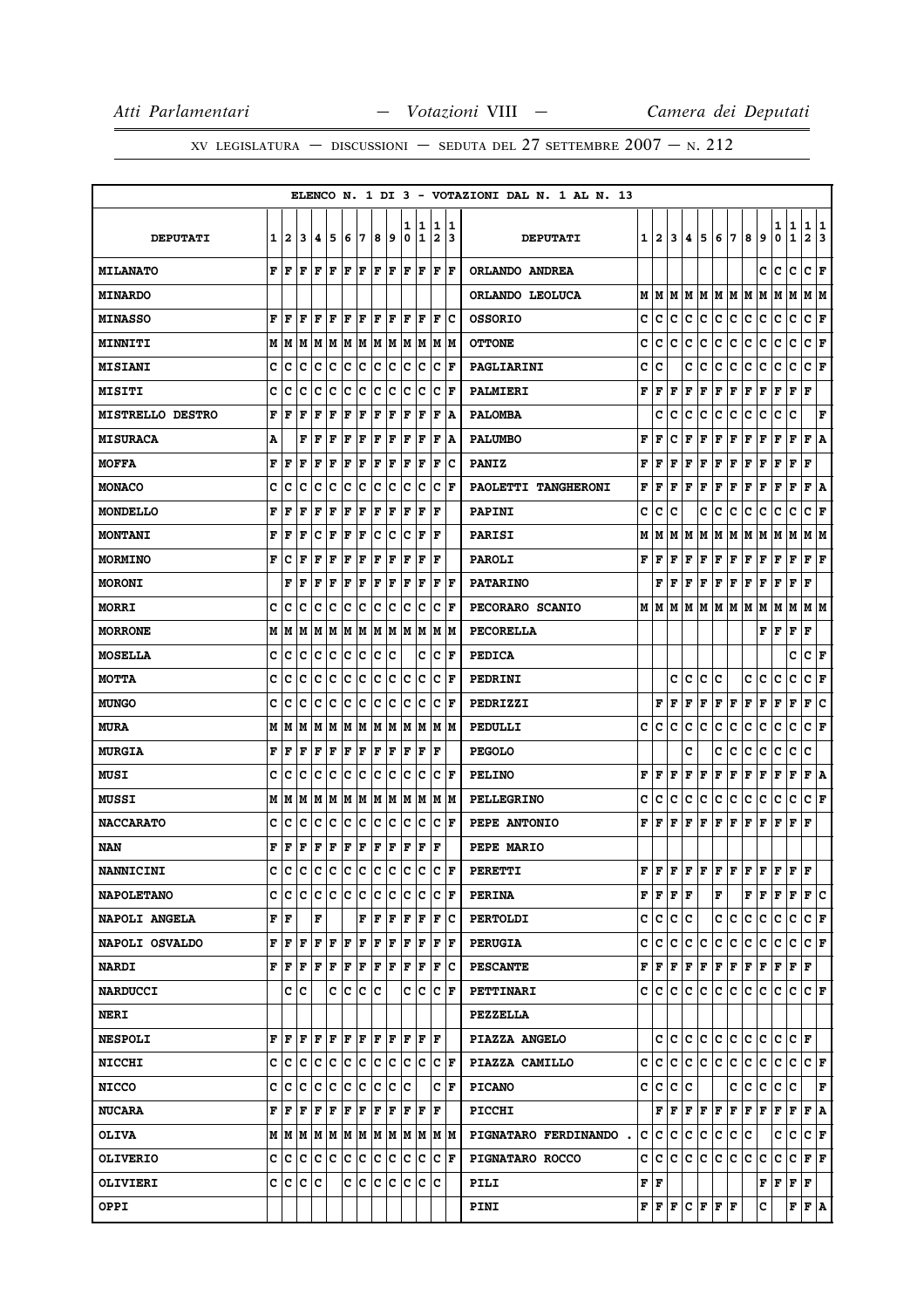|                      |   |       |                                                                                                                                                                                                                                                                                                                                                                                                                                                                                            |                           |     |                      |     |     |                  |     |     |                |                      | ELENCO N. 1 DI 3 - VOTAZIONI DAL N. 1 AL N. 13 |   |              |   |                                |             |     |                                   |    |                               |               |               |                        |                         |
|----------------------|---|-------|--------------------------------------------------------------------------------------------------------------------------------------------------------------------------------------------------------------------------------------------------------------------------------------------------------------------------------------------------------------------------------------------------------------------------------------------------------------------------------------------|---------------------------|-----|----------------------|-----|-----|------------------|-----|-----|----------------|----------------------|------------------------------------------------|---|--------------|---|--------------------------------|-------------|-----|-----------------------------------|----|-------------------------------|---------------|---------------|------------------------|-------------------------|
|                      |   |       |                                                                                                                                                                                                                                                                                                                                                                                                                                                                                            |                           |     |                      |     |     |                  | 1   | 1   |                | 1 1                  |                                                |   |              |   |                                |             |     |                                   |    |                               |               |               |                        | 1                       |
| <b>DEPUTATI</b>      | 1 | 12    | 3                                                                                                                                                                                                                                                                                                                                                                                                                                                                                          | 4                         | 5   | 6                    | 7   | 8   | و                | 0   | 1   | $\overline{2}$ | 13                   | <b>DEPUTATI</b>                                | 1 | $\mathbf{2}$ | 3 | 4                              | 5           | 6   | 7                                 | 8  | 9                             | $\frac{1}{0}$ | $\frac{1}{1}$ | $\frac{1}{2}$          | $\overline{\mathbf{3}}$ |
| <b>PINOTTI</b>       | C | c     | Ιc                                                                                                                                                                                                                                                                                                                                                                                                                                                                                         | Iс                        | Ιc  | lc.                  | c   | c c |                  |     | c c |                | C ∣M                 | <b>ROSITANI</b>                                | F |              | F | F                              | F           | F   | F                                 | F  | F                             | F             |               |                        |                         |
| <b>PIRO</b>          | C | c     | c                                                                                                                                                                                                                                                                                                                                                                                                                                                                                          | c                         | c   | c                    | c   | c   | c                | lc  | Iс  | lc.            | ١F                   | ROSSI LUCIANO                                  | F | F            | F | F                              | F           | F   | F                                 | F  | F                             | F             | F             | F                      | ١c                      |
| <b>PISACANE</b>      |   | F     | l F                                                                                                                                                                                                                                                                                                                                                                                                                                                                                        | F                         | F   | F                    | F   | F   | F                | ΙF  | F   | l F            |                      | ROSSI NICOLA                                   |   |              |   |                                |             |     |                                   |    |                               |               |               |                        |                         |
| <b>PISCITELLO</b>    | м | lм    |                                                                                                                                                                                                                                                                                                                                                                                                                                                                                            | MMMMMMMMMMMF              |     |                      |     |     |                  |     |     |                |                      | ROSSI GASPARRINI                               | c | c            |   | c                              | c           | c   | c                                 | c  | c                             | с             | $\mathbf c$   | ${\bf F} \mid {\bf F}$ |                         |
| <b>PISICCHIO</b>     |   | MM    |                                                                                                                                                                                                                                                                                                                                                                                                                                                                                            | MMM                       |     | MM                   |     |     | M  M  M  M  M  M |     |     |                |                      | <b>ROSSO</b>                                   |   |              |   |                                |             |     |                                   |    | F                             | F             | F             | ${\bf F}$ $\bf F$      |                         |
| <b>PIZZOLANTE</b>    | F | F     | F                                                                                                                                                                                                                                                                                                                                                                                                                                                                                          | F                         | F   | F                    | F   | F   | F                |     | F F | ١F             |                      | <b>ROTONDO</b>                                 | c | c            | c | c                              | c           | c   | c.                                | c  | c                             | c             | c             | C F                    |                         |
| <b>POLETTI</b>       | C | ١c    |                                                                                                                                                                                                                                                                                                                                                                                                                                                                                            | c                         | Ιc  | Ιc                   | Iс  | Ιc  | Iс               | Ιc  |     |                | F                    | <b>RUGGERI</b>                                 | c | c            | c | c                              | c           | c   | c                                 |    | c                             | с             | c             | C F                    |                         |
| <b>POLLASTRINI</b>   | M | M     | M                                                                                                                                                                                                                                                                                                                                                                                                                                                                                          | MM                        |     | M                    | M   |     | MM               |     |     | M  M  M  M     |                      | <b>RUGGHIA</b>                                 |   | c            |   | с                              | с           | с   | c                                 | с  | с                             |               | c             | C F                    |                         |
| <b>PONZO</b>         | F | F     | l F                                                                                                                                                                                                                                                                                                                                                                                                                                                                                        | lF.                       | F   | F                    | F   | F   | lF.              | ΙF  |     |                | ١A                   | <b>RUSCONI</b>                                 | c | c            | c | c                              | c           | c   | c                                 | c  | c                             | c             | c             | C F                    |                         |
| <b>PORCU</b>         |   | F     | ΙF                                                                                                                                                                                                                                                                                                                                                                                                                                                                                         | lF.                       | F   | F                    | F   | lF  | F                | ΙF  | F   | l F            |                      | <b>RUSSO FRANCO</b>                            | C | c            | c | c                              | c           | c   | c                                 | c  | c                             | c             | c             | C                      |                         |
| <b>PORETTI</b>       |   |       |                                                                                                                                                                                                                                                                                                                                                                                                                                                                                            |                           |     |                      |     |     |                  |     | F   | l F            |                      | <b>RUSSO PAOLO</b>                             | F |              |   |                                |             | F   |                                   | F  |                               | F             | F             | F                      |                         |
| PORFIDIA             | c | lc    | ١c                                                                                                                                                                                                                                                                                                                                                                                                                                                                                         | lc                        | lc  | lc                   | ١c  | ١c  | Ic               | lc  | Ιc  | Ιc             |                      | <b>RUTA</b>                                    |   |              |   |                                |             |     |                                   |    |                               | c             | c             | C F                    |                         |
| <b>POTTINO</b>       |   |       |                                                                                                                                                                                                                                                                                                                                                                                                                                                                                            |                           |     |                      |     |     |                  |     |     |                |                      | <b>RUTELLI</b>                                 |   |              |   |                                |             |     | M   M   M   M   M   M   M   M   M |    |                               | MM            |               | MM                     |                         |
| <b>PRESTIGIACOMO</b> | F | F     | F                                                                                                                                                                                                                                                                                                                                                                                                                                                                                          | F                         | ΙF  | F                    | lF. | F   | F                | F   | F   | F              | Ιc                   | <b>RUVOLO</b>                                  |   |              |   |                                |             |     |                                   |    |                               |               |               |                        |                         |
| <b>PRODI</b>         |   | MM    | M                                                                                                                                                                                                                                                                                                                                                                                                                                                                                          |                           | MM  | MM                   |     |     | MM               |     | MM  |                | M  M                 | <b>SAGLIA</b>                                  |   |              |   |                                |             |     |                                   |    |                               |               |               |                        |                         |
| PROIETTI COSIMI      | F | F     | F                                                                                                                                                                                                                                                                                                                                                                                                                                                                                          | F                         | F   | F                    | F   | F   | F                | ΙF  | F   | l F            | Ιc                   | <b>SALERNO</b>                                 |   | F            | F | F                              | F           |     | FF                                |    | F                             | F F           |               | l F                    |                         |
| <b>PROVERA</b>       | C | lc    | lc                                                                                                                                                                                                                                                                                                                                                                                                                                                                                         | lc                        | lc  | lc.                  | lc. | lc  | lc.              | lc  |     |                | C F                  | <b>SAMPERI</b>                                 | C | C            | C | с                              | c           | c   | c                                 | c  | c                             | c             | c             | $ C $ F                |                         |
| <b>QUARTIANI</b>     | c | с     | c                                                                                                                                                                                                                                                                                                                                                                                                                                                                                          | Iс                        | Iс  | Iс                   | Iс  | c   | Iс               | Iс  | Ιc  |                | $ {\bf C}  {\bf F} $ | <b>SANGA</b>                                   | c | c            | с | c                              | c           | c   | с                                 | с  | с                             | с             | c             | C F                    |                         |
| <b>RAISI</b>         | F | F     | F                                                                                                                                                                                                                                                                                                                                                                                                                                                                                          | F                         | l F | F                    | F   | l F |                  | F   |     | F              | lc                   | <b>SANNA</b>                                   | c | c            | c | с                              | c           | c   | c                                 | c  | c                             | c             | c             | C F                    |                         |
| <b>RAITI</b>         | c | c c   |                                                                                                                                                                                                                                                                                                                                                                                                                                                                                            | Iс                        |     | c                    | lc. |     | c                |     | c c | Iс             |                      | <b>SANTAGATA</b>                               |   | M   M        |   |                                |             |     |                                   |    | M   M   M   M   M   M   M   M |               |               | M   M                  |                         |
| <b>RAMPELLI</b>      |   |       |                                                                                                                                                                                                                                                                                                                                                                                                                                                                                            | F                         | ΙF  | F                    | F   | F   | F                | l F |     |                |                      | <b>SANTELLI</b>                                |   |              |   |                                |             |     |                                   |    | F                             | F             |               | F A                    |                         |
| <b>RAMPI</b>         | c | c     | lc                                                                                                                                                                                                                                                                                                                                                                                                                                                                                         | c                         | c   | c                    | c   | c   | c                | c   | c   |                | $ {\bf C}  {\bf F} $ | <b>SANTORI</b>                                 |   |              |   |                                |             |     |                                   |    |                               |               |               |                        |                         |
| <b>RANIERI</b>       | M | M     | M                                                                                                                                                                                                                                                                                                                                                                                                                                                                                          | M                         | M   | M                    | M   | M   | M                | M   | M   |                | M M                  | <b>SANZA</b>                                   |   |              |   |                                |             |     | F                                 | F  | F                             | F             | F             | ${\bf F} \mid {\bf F}$ |                         |
| <b>RAO</b>           | F | l F   | F                                                                                                                                                                                                                                                                                                                                                                                                                                                                                          | F                         | F   | F                    | F   | F   | F                | F   | F   | F              | ۱A                   | <b>SASSO</b>                                   | c | c            | C |                                | c           | c   | c                                 | c  | c                             | c             | $\mathbf c$   | C F                    |                         |
| <b>RAVETTO</b>       |   | c     |                                                                                                                                                                                                                                                                                                                                                                                                                                                                                            |                           |     | F                    | l F | F   | F                | F   | F   | l F            |                      | <b>SATTA</b>                                   | c | c            | c |                                | с           | c   | с                                 | с  | с                             | с             | c             | F F                    |                         |
| <b>RAZZI</b>         | C | lc    | lc                                                                                                                                                                                                                                                                                                                                                                                                                                                                                         | lc                        | lc  | c                    |     | lc. | c                | lc  | Iс  | ١c             | l F                  | <b>SCAJOLA</b>                                 | М | lМ           |   | M   M                          | M           | M   | M                                 | MM |                               | M             | M             | M M                    |                         |
| <b>REALACCI</b>      |   |       |                                                                                                                                                                                                                                                                                                                                                                                                                                                                                            |                           |     |                      |     |     |                  |     |     |                |                      | <b>SCALIA</b>                                  |   |              |   |                                |             |     |                                   |    |                               |               |               |                        |                         |
| <b>REINA</b>         |   | FF    | F                                                                                                                                                                                                                                                                                                                                                                                                                                                                                          | F F F F                   |     |                      |     | F F |                  |     | F F |                | F C                  | <b>SCHIETROMA</b>                              | C | c            | c | c                              | c           |     | CF                                | c  | c                             | c             | F             | FF                     |                         |
| <b>RICCI ANDREA</b>  |   | c c c |                                                                                                                                                                                                                                                                                                                                                                                                                                                                                            | ∣c∶                       | c   | c c                  |     | c c |                  | lc. | Ιc  |                | $ {\bf C}  {\bf F} $ | <b>SCHIRRU</b>                                 |   |              |   |                                |             |     |                                   |    |                               |               |               |                        |                         |
| <b>RICCI MARIO</b>   |   |       |                                                                                                                                                                                                                                                                                                                                                                                                                                                                                            |                           |     |                      |     |     |                  |     |     |                |                      | <b>SCOTTO</b>                                  | c | c            | c | c                              |             |     | c c c c c                         |    |                               | c             | c             | $ {\bf C}  {\bf F} $   |                         |
| <b>RICEVUTO</b>      |   |       |                                                                                                                                                                                                                                                                                                                                                                                                                                                                                            |                           |     |                      |     |     |                  |     |     |                |                      | <b>SERENI</b>                                  | c | c            | c | c                              | c           |     | $\mathbf{C}$                      | c  | c                             | c             | c             | C F                    |                         |
| <b>RIGONI</b>        |   |       | MMMMMMMMMMMMMMM                                                                                                                                                                                                                                                                                                                                                                                                                                                                            |                           |     |                      |     |     |                  |     |     |                |                      | <b>SERVODIO</b>                                | c | C            | c | c                              | $ {\bf c} $ |     | c c c c                           |    |                               | c c           |               | C F                    |                         |
| <b>RIVOLTA</b>       |   |       | MMMMMMMMMMMMMMM                                                                                                                                                                                                                                                                                                                                                                                                                                                                            |                           |     |                      |     |     |                  |     |     |                |                      | <b>SGOBIO</b>                                  |   |              |   |                                |             |     | м м м м м м м м с                 |    |                               | c             | c             | C F                    |                         |
| <b>ROCCHI</b>        |   |       |                                                                                                                                                                                                                                                                                                                                                                                                                                                                                            |                           |     |                      |     |     |                  |     |     |                |                      | SILIQUINI                                      |   |              |   |                                |             |     |                                   |    |                               |               |               |                        |                         |
| <b>ROMAGNOLI</b>     | F | l F   | l F                                                                                                                                                                                                                                                                                                                                                                                                                                                                                        | lF.                       | F   | F                    | l F | F F |                  | lF. | lF. | ΙF             |                      | <b>SIMEONI</b>                                 |   | FF           |   | ${\bf F} \,   \, {\bf F} \,  $ |             | F F |                                   |    | F F F F F                     |               |               |                        |                         |
| <b>ROMANI</b>        |   | F F   |                                                                                                                                                                                                                                                                                                                                                                                                                                                                                            | F                         |     | $ {\bf F}  {\bf F} $ |     | F F |                  |     | F F |                | F C                  | <b>SINISCALCHI</b>                             |   |              |   | c c c c                        |             |     |                                   |    | c c c c c c                   |               | $ c c $ F     |                        |                         |
| <b>ROMANO</b>        |   |       |                                                                                                                                                                                                                                                                                                                                                                                                                                                                                            |                           |     |                      |     |     |                  |     |     |                |                      | <b>SIRCANA</b>                                 |   |              |   |                                |             |     |                                   |    |                               |               |               |                        |                         |
| <b>ROMELE</b>        | F | l F   | lF                                                                                                                                                                                                                                                                                                                                                                                                                                                                                         | $\left(\mathbf{F}\right)$ | F   | $ {\bf F}  {\bf F} $ |     | F F |                  | F   | F   | l F            |                      | <b>SMERIGLIO</b>                               | c | c            | c | c                              | c           |     | c c c                             |    | c c                           |               | lc.           | $ C $ $\mathbf{F}$     |                         |
| <b>RONCHI</b>        |   |       |                                                                                                                                                                                                                                                                                                                                                                                                                                                                                            |                           |     |                      |     |     |                  |     | F   |                | F C                  | SOFFRITTI                                      |   | c c          | c |                                | c c         |     | c c c c                           |    |                               | c c           |               | C F                    |                         |
| <b>RONCONI</b>       |   |       | $\mathbf{F} \left  \mathbf{F} \right. \left  \mathbf{F} \right. \left  \mathbf{F} \right. \left  \mathbf{F} \right. \left  \mathbf{F} \right. \left  \mathbf{F} \right. \left  \mathbf{F} \right. \left  \mathbf{F} \right. \left  \mathbf{F} \right. \left  \mathbf{F} \right. \left  \mathbf{F} \right. \left  \mathbf{F} \right. \left  \mathbf{F} \right. \left  \mathbf{F} \right. \left  \mathbf{F} \right. \left  \mathbf{F} \right. \left  \mathbf{F} \right. \left  \mathbf{F} \$ |                           |     |                      |     |     |                  |     | F   |                | $ {\bf F}  {\bf F} $ | <b>SORO</b>                                    |   | c c c        |   |                                | c c         |     | c c c c                           |    |                               | с             | c             | $ {\bf C}  {\bf F} $   |                         |